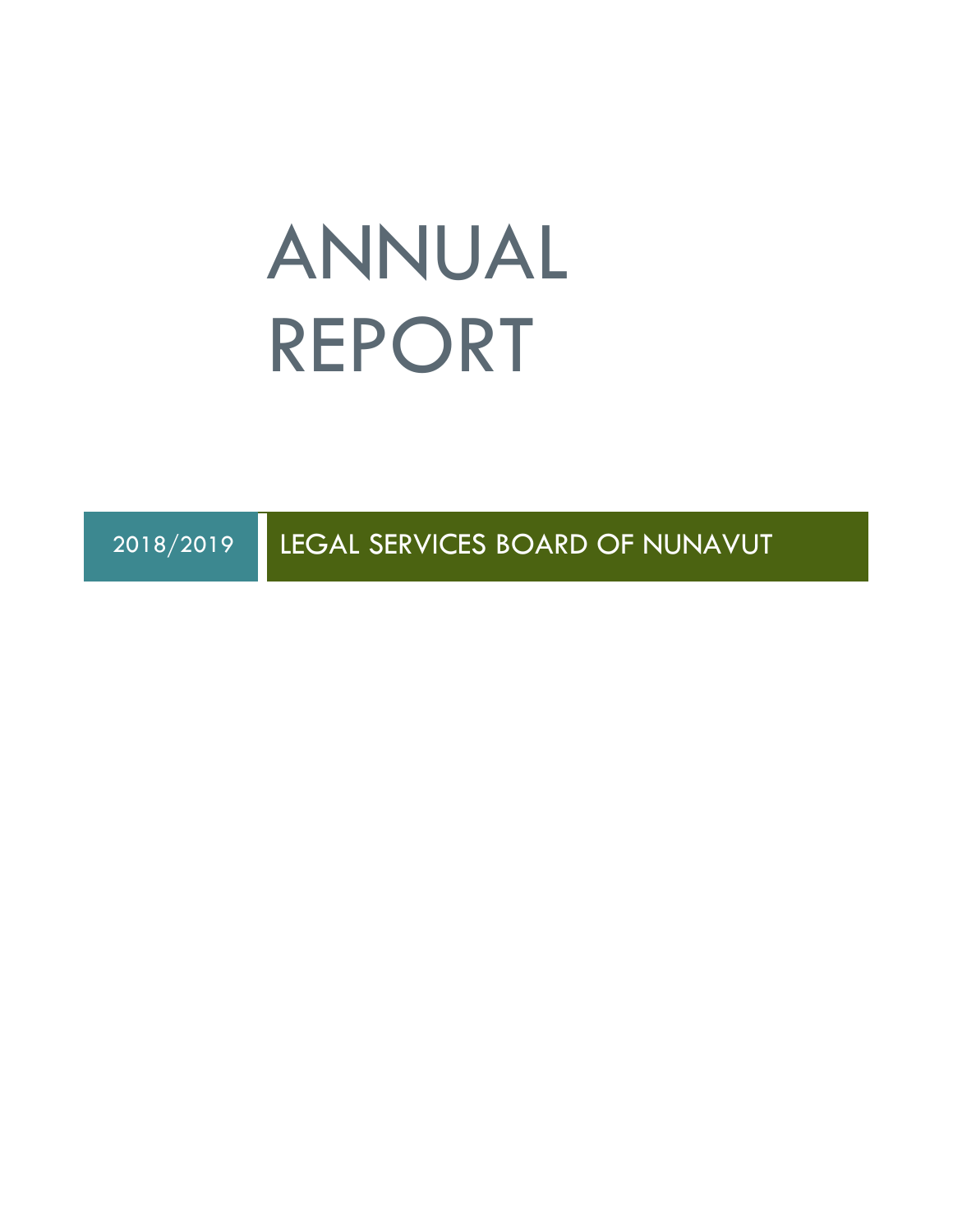# **CONTENTS**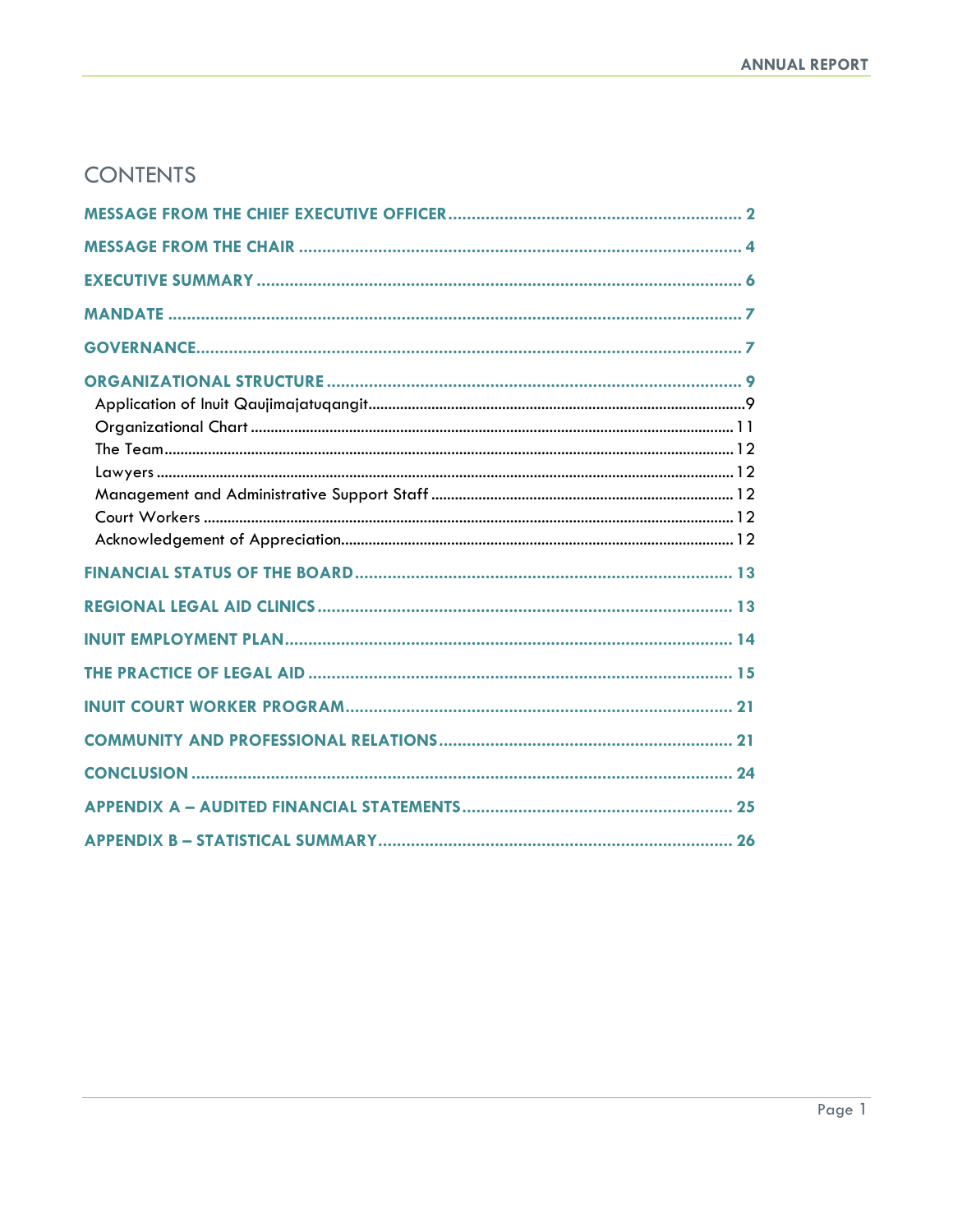# <span id="page-2-0"></span>MESSAGE FROM THE CHIEF EXECUTIVE OFFICER

When I started in this role in January 2019, we were already well into our final quarter of the reporting period for this annual report. The hard work by our court workers, administrative staff, staff counsel and external lawyers is reflected in the numbers reported in this Annual Report and occurred, for the most part, before I arrived.

The difficulty of that work should not be under-estimated. It is easy to reduce our work to statistics and financial statements. The nature of the cases the Legal Services Board handles can be troubling, and they put a strain on the people who work here. I thank them all for their dedication, hard work and amazing resilience.

The challenges of providing legal aid in Nunavut are significant but they pale in comparison to the challenges that Nunavummiut encounter within the justice system and in accessing meaningful justice for their communities. This can be clearly seen in the Criminal law context.

Except for Iqaluit, no communities in Nunavut have a courthouse with regular sittings. Instead, as it has been doing for the last 70 years the Court conducts circuits, visiting some communities as infrequently as one or two times a year. When the Court party arrives, it sets up *ad hoc* facilities in hotels, community centers and other general use spaces. Some are simply not suitable for the work of the Court. During the course of the circuit week, there is a palpable sense of urgency to get through the docket, putting pressure on the police, the Crown, the Court, defence counsel, the accused, and victims and witnesses who are required to attend, to rush their work.

The data from Statistics Canada suggest that this process is not serving the people of Nunavut.<sup>[1](#page-2-1)</sup> We do not have data from the 2018/2019 year yet, but from 2014/15 to 2017/2018, Nunavummiut have been the subject of criminal proceedings at more than 4 times the rate of the rest of Canada. Once in court, Nunavummiut are between 5% and 10% more likely to be convicted. In the territory as a whole, this means that the rate of guilty decisions in the criminal courts has been as high as 5 times the national average for 2014/15 to 2017/2018.

It gets worse. Once convicted, almost 50% of sentences in Nunavut were custodial or conditional sentences compared to only 42% for the rest of the country. The rate of sentences of imprisonment in Nunavut was between 3 to 5 times the national average. The rate of conditional sentences was 17 to 20 times the national average. And, for the most part, when Nunavummiut are sent to jail their sentences are longer than in the rest of Canada. From 2014/15 to 2016/2017, the average sentence of imprisonment in Nunavut ranged from 7% to 24% longer than in the rest of Canada. In 2017/2018, the average sentence was slightly below the national average. This is a hopeful sign but time will tell if this is an anomaly or true change and part of a larger trend.

<span id="page-2-1"></span><sup>1</sup> Statistics Canada - Table: 35-10-0027-011 - [Adult criminal courts, number of cases and charges by type of](https://www150.statcan.gc.ca/t1/tbl1/en/tv.action?pid=3510002701)  [decision;](https://www150.statcan.gc.ca/t1/tbl1/en/tv.action?pid=3510002701) Statistics Canada - Table: 35-10-0030-01 - Statistics Canada [Adult criminal courts, guilty cases by type](https://www150.statcan.gc.ca/t1/tbl1/en/tv.action?pid=3510003001)  [of sentence;](https://www150.statcan.gc.ca/t1/tbl1/en/tv.action?pid=3510003001) Statistics Canada - Table: 35-10-0031-01 - [Adult criminal courts, guilty cases by most serious](https://www150.statcan.gc.ca/t1/tbl1/en/tv.action?pid=3510003101)  [sentence;](https://www150.statcan.gc.ca/t1/tbl1/en/tv.action?pid=3510003101) Statistics Canada - Table: 35-10-0032-01 - [Adult criminal courts, guilty cases by length of custody;](https://www150.statcan.gc.ca/t1/tbl1/en/tv.action?pid=3510003201) Statistics Canada - Table: 35-10-0033-01 - [Adult criminal courts, guilty cases by mean and median length of](https://www150.statcan.gc.ca/t1/tbl1/en/tv.action?pid=3510003301)  [custody](https://www150.statcan.gc.ca/t1/tbl1/en/tv.action?pid=3510003301)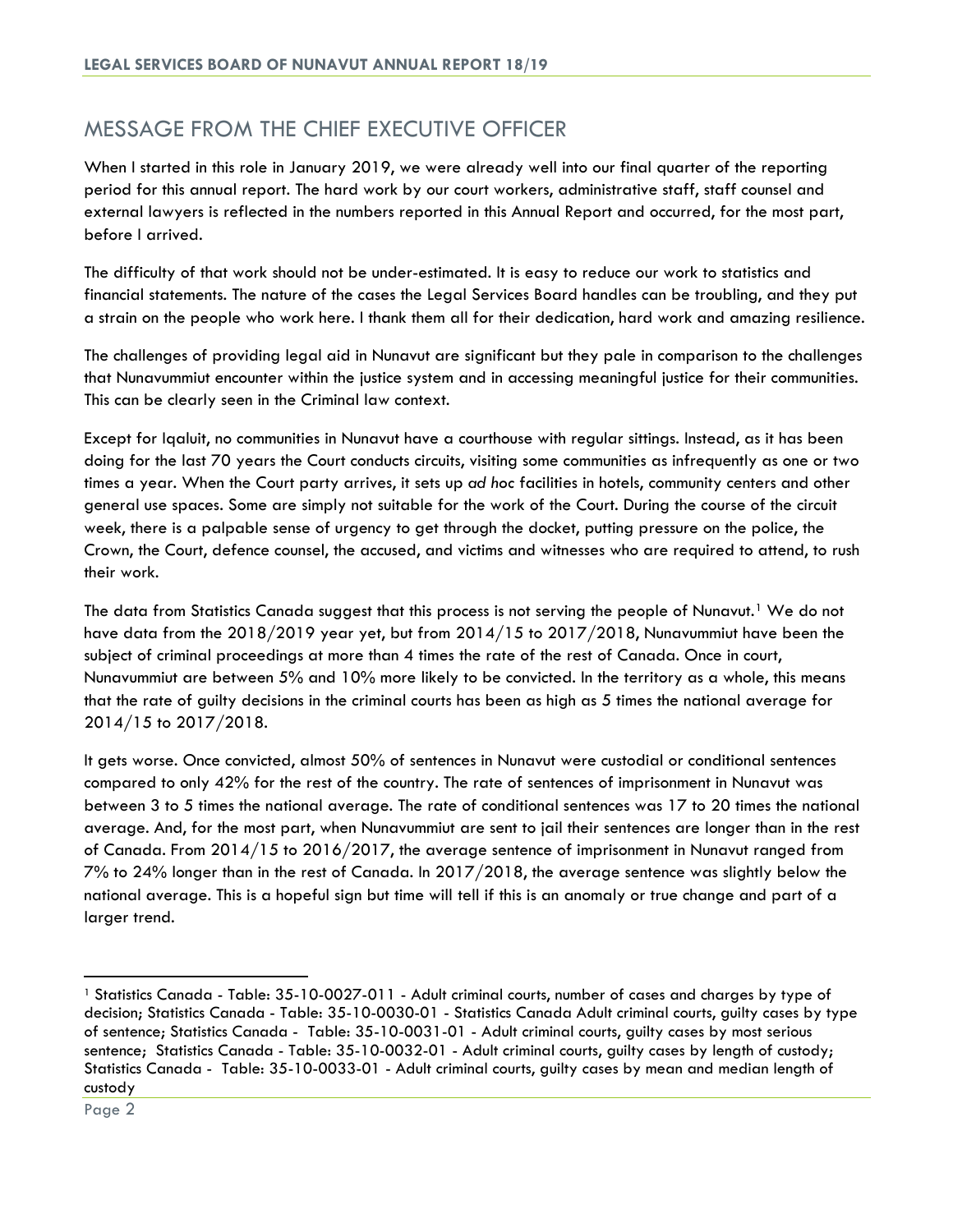Because of the unique context of Nunavut, over 95% of the people charged with criminal offences in Nunavut are Inuit. In a time where there is increased concern and increased attention being paid to the overrepresentation of indigenous people in the Canadian justice and corrections systems, these numbers are alarming and troubling.

Nunavummiut deserve safe and healthy communities. But higher rates of arrest, conviction and longer sentences for Inuit undercut the public's faith in the administration of justice and perpetuate a dangerous cycle of reoffending and recidivism. The Legal Services Board, the Public Prosecution Service of Canada and the RCMP all have a part to play in improving this situation. More resources are required to support a more sustained justice presence in the communities but these should include significant investment in community-based programs to provide counselling and support to accused people and victims and witnesses, crime prevention programs, mediation, rehabilitation, and culturally competent efforts to advance restorative justice. The Legal Services Board would welcome an opportunity to support the development of work of this kind.

The problems in the criminal justice system are mirrored in family law, child protection cases, and civil and administrative law matters. Nunavummiut are significantly under-serviced in these areas as well. Access to a court in the communities outside of Iqaluit is severely limited. Only three communities have resident lawyers, and only Iqaluit has private lawyers not employed by legal aid. And the wait times for family and civil lawyers with the LSB are too long. We are working on shortening them.

All of us working in the criminal justice system share responsibility for the current bad state of affairs – a state of affairs that would be unacceptable anywhere else in the Country. We have to reckon directly with the fact that we function within an institution with a particular cultural and social tradition that is not only implicated in the troubling history of colonialism in Nunavut but might be perpetuating it. It is not enough for us to recognize the problem and the unfairness but to continue as we always have. We need to work differently and to do better. We need to work with each other and the communities to offer better access to a justice system that better reflects the restorative and rehabilitative justice principles that operated here prior to our arrival.

For its part, the Legal Services Board is committed to improving the character and quality of the services it offers, reducing wait times and bureaucratic complexity. While remaining responsible stewards of public funding, we will look to ensure greater flexibility with our budget and a more dynamic operating agreement with the Government of Nunavut to ensure we are optimizing our investment in the important work we do. We will continue to provide our clients excellent and zealous representation on a broad range of files. And we will look to raise awareness about systemic issues that erode public confidence in the administration justice. We will propose solutions and look for partners to offer improved supports for access to justice and public legal education in Nunavut.

Benson Cowan

Chief Executive Officer

Legal Services Board of Nunavut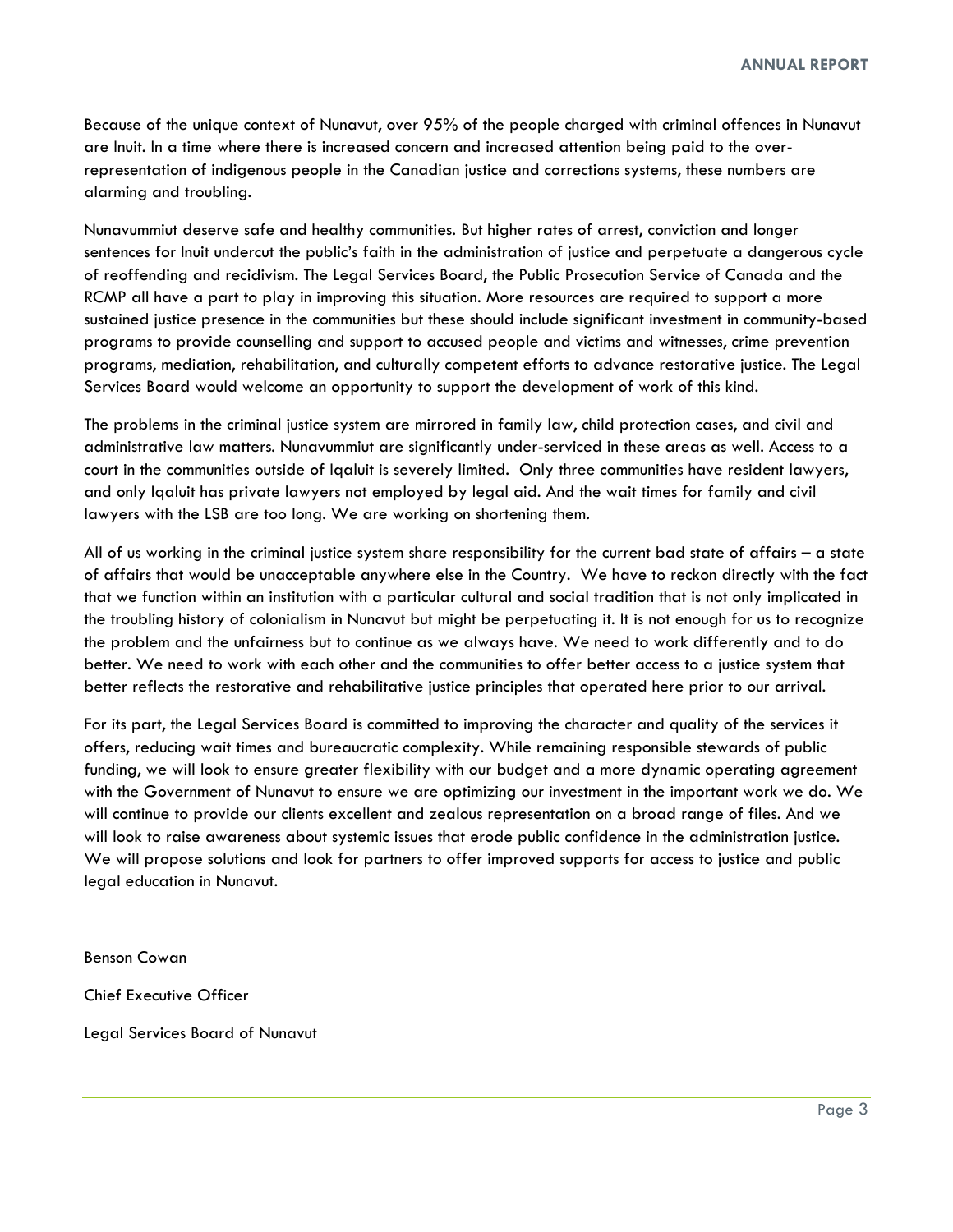# MESSAGE FROM THE CHAIR

<span id="page-4-0"></span>As Chair, I am pleased to present 2018-2019 Legal Services Board Annual Report.

This year was another exceptionally busy year for our organization with crime rate increasing by 8% from 2017-2018 which areatly impacts both the work of LSB in 2018-2019 but also has a tremendous effect on the lives of our community members across the territory. While Nunavut has the second highest crime rate across the country, it also has the highest rates of poverty in Canada. It is well understood that any population dealing with high-rates of poverty, overcrowded housing, food insecurity, low levels of education, high-unemployment, addictions and mental health issues – especially with inadequate infrastructure and support services will



disproportionately high rates of crime, family discord and breakdowns and suicides. Ideally, more supports would be developed and provided to our people to reduce or eliminate the underlying causes that result in so much of the harms and disharmony in our communities.

During my time as a Board member and Chair of the Nunavut Legal Services Board, the board has advocated for increased financial resources to deal with the significant increases in workload for legal aid in all areas. The organization is appreciative to the Legislative Assembly for these budget increases – and yet, we still struggle to keep up with the demand in all areas. The more public legal education that we and our partners do, the more Nunavummiut seek legal advice and support. In order to achieve a fair, just and equitable society, it is important and necessary to ensure that our residents enjoy the full and equal rights that all Canadians are entitled to under the law.

In the Fall of 2018, I along with Tara Tootoo-Fotheringham, Kivalliq Legal Services Representative on LSB Board and senior staff came before the Legislative Assembly's Standing Committee on Oversight of Government Operations and Public Accounts to provide a general overview of our challenges, our successes, our organization's needs in order to help our clients and our communities. I explained to the committee that in some key areas, LSB does not have the necessary budget to improve Access to Justice, meet the growing demand for legal aid services, address operational risks and fulfill key obligations under legislation and the Nunavut Land Claims Agreement.

LSB is committed to implementing our Inuit Employment Plan, especially to increase our Inuit staff in all areas of management and hiring as many of the graduates from the Nunavut Law School. However, LSB has not been successful in acquiring additional funding either from the Government of Nunavut, Nunavut Tunngavik Inc. or the Federal Government to fully implement our IEP due to the respective priorities or policies. LSB recognizes that the biggest area of Inuit under representation is staff lawyers and that is why LSB has worked hard to provide summer work placements for Nunavut law students, planning for at least 4 articling positions in 2021 and would like to become the employer of choice for those who are called to the bar and wish to practice in criminal law, family law and civil law throughout the territory. In order to achieve our goals in this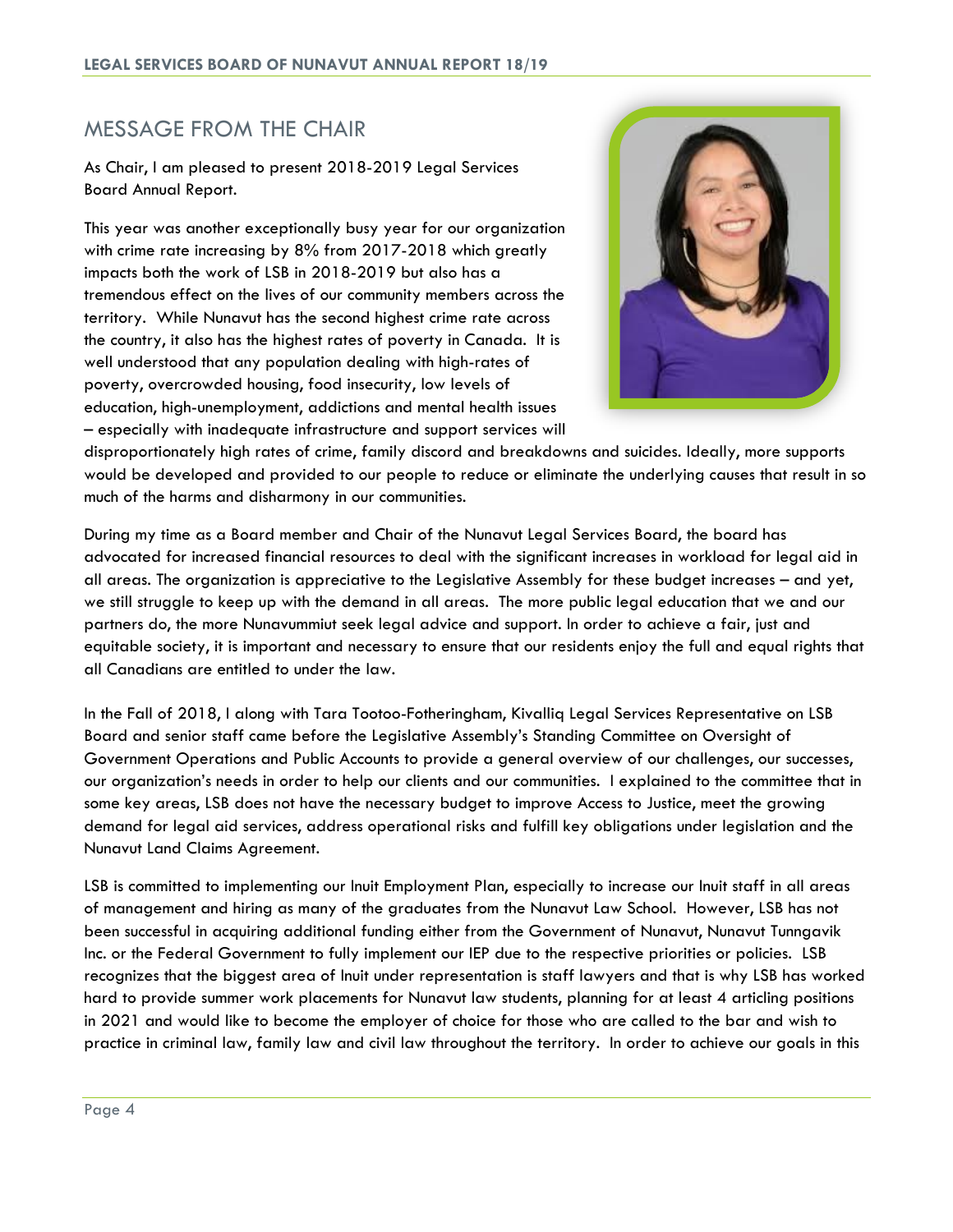area, LSB would like to work with the GN, NTI and the Federal Government on an intergovernmental and interagency program that supports these students to find meaningful legal work and remain in the territory.

LSB absolutely recognizes there are individuals who need to be placed under public guardianship. The complete loss of personal freedom and decision-making over one's life to the state is extreme. Therefore, it is extremely important that the legal threshold is being met when a person is being deemed incompetent under the Nunavut's Guardianship and Trustee Act. Related to this is the necessary ongoing assessments required to ascertain the mental competency regularly and the legislated requirement for full reassessments. LSB will continue to actively provide legal representation to these individuals, wherever possible monitor and assist as requested to ensure the rights of our most vulnerable are respected and protected. Furthermore, Nunavummiut removed from their communities for institutional care, whether under Public Guardianship or medical reasons or children, should reasonably when appropriate and wherever possible be provided the ability to connect with their family and their family with them. The disconnection and isolation bring its own hardships for all affected.

The board identified the need for a senior management position to focus on enhancing and improving Access to Justice in the territory. The role of the Access to Justice Director would work closely with lawyers and most importantly provide much needed support to our Court Workers through mentorship and training. In addition, the Access to Justice Director would oversee, develop, and support the delivery of more and appropriate public legal education within LSB and collaboration with our justice partners. Furthermore, the Access to Justice Director would work closely with our Justice Partners to enhance and support Restorative Justice throughout the territory, thereby reducing the number and kind of matters that can be better handled by the community than through the courts.

In closing, I would like to thank the board, our staff and our partners for working diligently, passionately and unreservedly to serving Nunavummiut.

Your sincerely,

Mikelen

Madeleine Redfern, Chair

*"What Nunavut has seen, is by investing in legal aid, they're actually having some positive potential impacts in addition to making the system fairer"* The MacDonald-Laurier Institute, 2018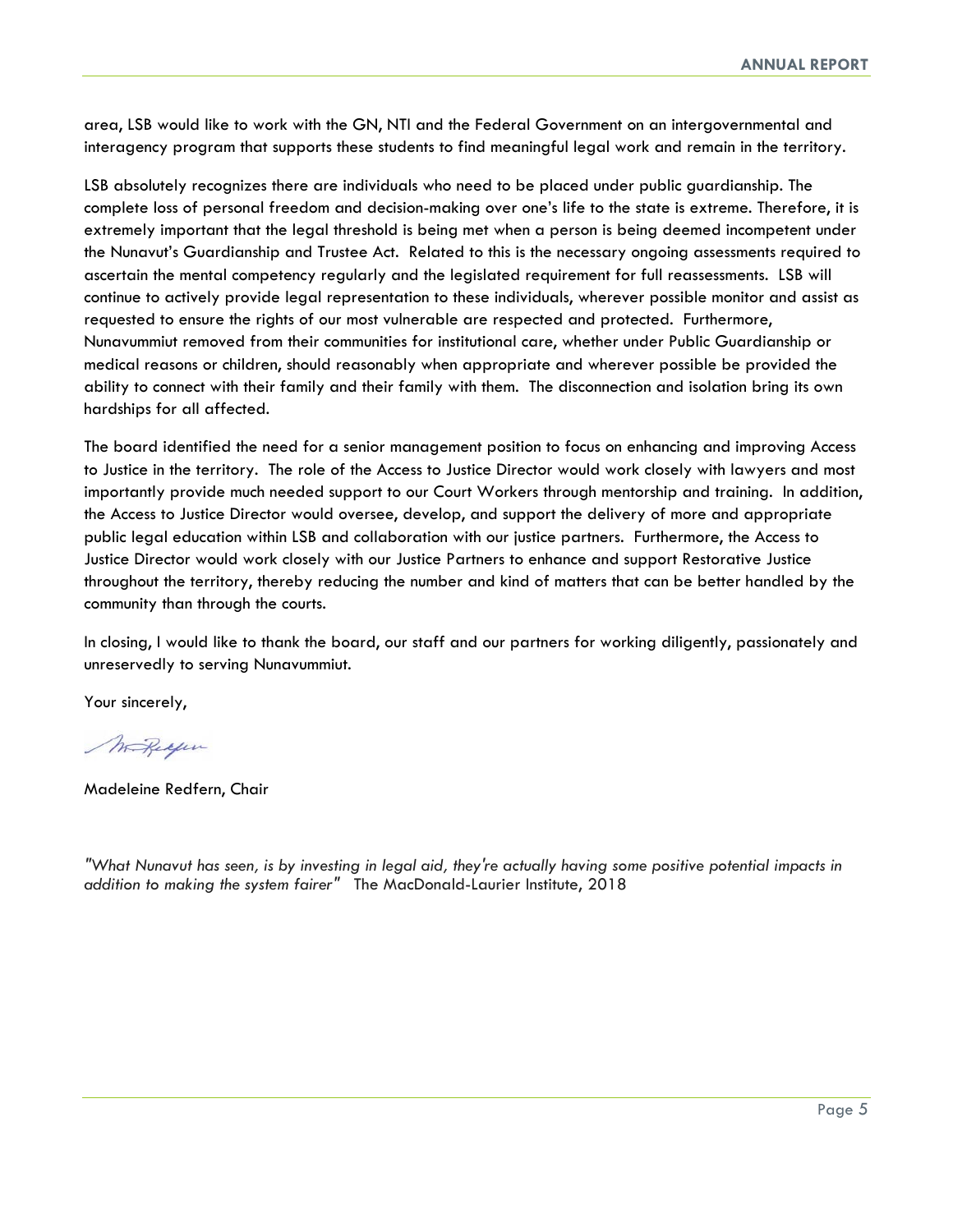## <span id="page-6-0"></span>EXECUTIVE SUMMARY

For the 2018-2019 year:

- The LSB's budget was \$12 318 000
- The end of year surplus was \$452,088 or 3.67% of the total budget for a total expenditure of \$11 981 311
- Direct expenditures on criminal cases was \$4 857 077 or 40.5 % of the total expenditure
- Direct expenditures on civil cases was \$1 600 143 or 13.4 % of the total expenditure
- Direct expenditures on civil cases was \$396 422 or 3.3% of the total expenditure
- LSB conducted a total of 389 court weeks a 12.75% increase over the previous fiscal year
- 2482 criminal files were opened
- 383 family files were opened
- 217 civil files were opened
- The three regional clinics were funded as follows:
	- o Kitikmeot Legal Centre: \$485 741
	- o Kivalliq Legal Services: \$668 629
	- o Maliiganik Tukisiniiakvik \$1 606 967
- 53% of LSB's staff including legal staff were Inuit
- 100% of regional clinic staff were Inuit
- LSB employed 21 Inuit Court Workers in communities across Nunavut
- LSB employed 20 lawyers including 12 criminal lawyers, 6 family lawyers and 2 civil lawyers
- LSB's private panels included 29 criminal lawyers, 7 family lawyers and 5 civil lawyers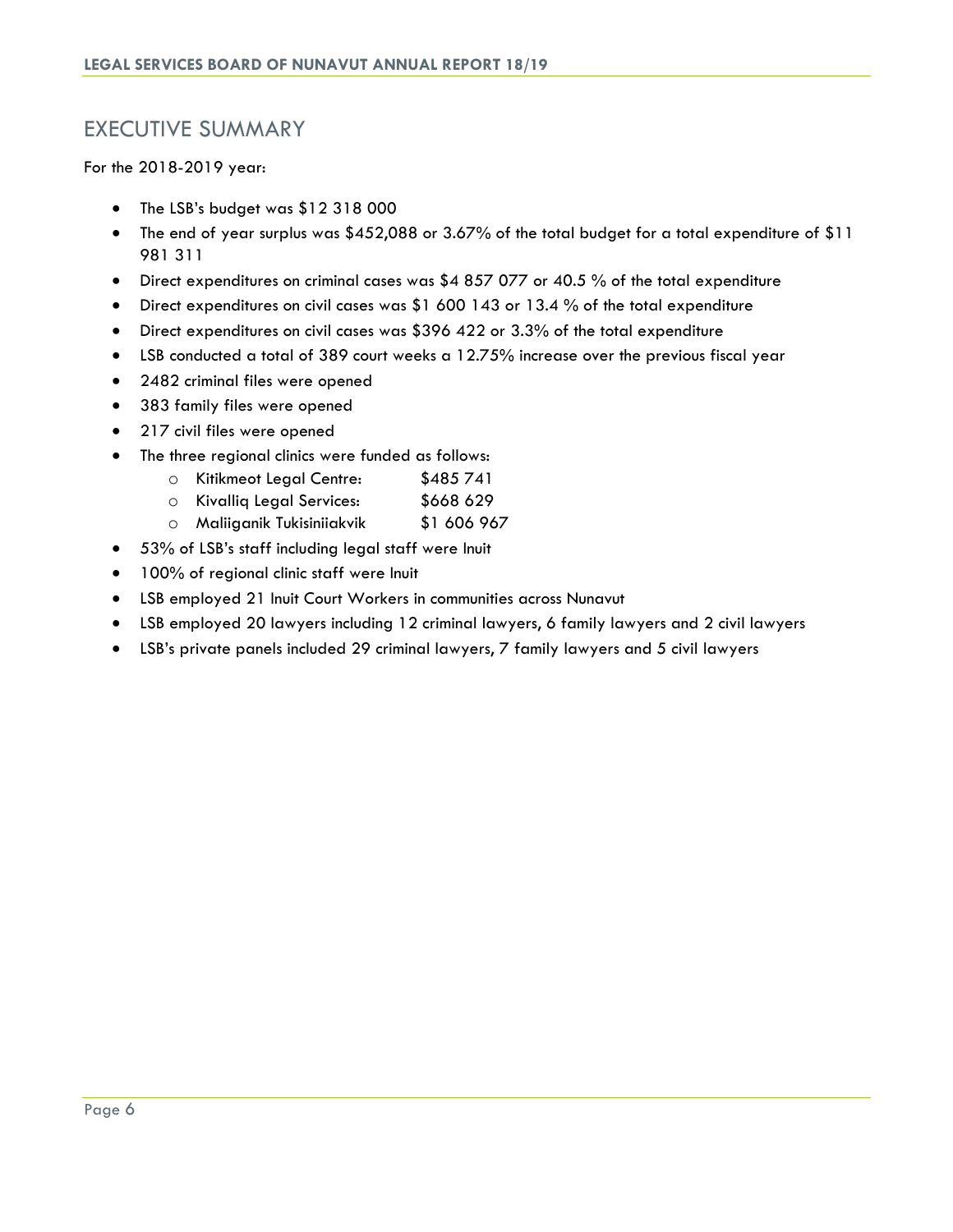## <span id="page-7-0"></span>MANDATE

The Legal Services Board ("LSB") is mandated by section 7 of the *Legal Services Act:*

- to ensure the provision of legal services to all eligible persons;
- to ensure that the legal services provided and the various systems for providing those services are the best that circumstances permit; and,
- to develop and co-ordinate territorial or local programs aimed at (i) reducing and preventing the occurrence of legal problems, (ii) increasing knowledge of the law, legal processes and the administration of justice, and (iii) providing public education and outreach with respect to human rights.

## <span id="page-7-1"></span>**GOVERNANCE**

The LSB is governed by a Board of Directors with representation from the three regional clinics, two membersat-large, the Law Society of Nunavut, and Government of Nunavut. The Minister of Justice appoints all LSB Board members for a three-year term.

Legal services are provided through three regional legal aid clinics, each of which has a regional board of directors. The Chief Executive Officer is supported by a Chief Operations Officer, a Chief Legal Officer, and a Chief Financial Officer.

The Board of Directors is responsible for financial management and reporting, policy development, strategic planning and for oversight and accountability of the organization. The Board is also responsible for hearing appeals of denials of legal aid coverage.

The members of the Legal Services Board for the 2018/2019 fiscal year were as follows:

| Madeleine Redfern        | Chair, and MT Board Member, Qikiqtaaluk                   |
|--------------------------|-----------------------------------------------------------|
| Julie Bedford            | Board Member, Law Society of Nunavut Representative       |
| Erin George              | <b>Board Member, Government of Nunavut Representative</b> |
| Tara Tootoo-Fotheringham | Board Member, Kivalliq Legal Services Representative      |
| Wendy Kootoo-Wood        | Board Member, Kitikmeot Legal Services Representative     |
| Eliyah Padluq            | Board Member-at-Large, Kimmirut, Nunavut                  |
| Vacant                   | Board Member-at-Large, Nunavut                            |

There is also an Executive Committee of the Board comprised of at least three board members. The Executive Committee usually meets on an as needed basis, either in person, by teleconference or email; depending on the amount of Board business requiring attention and/or decisions in-between regular Board meetings. The Chair ensures information flow and oversight to the full Board by providing regular updates on Executive business and decisions at the following in-person Board meeting.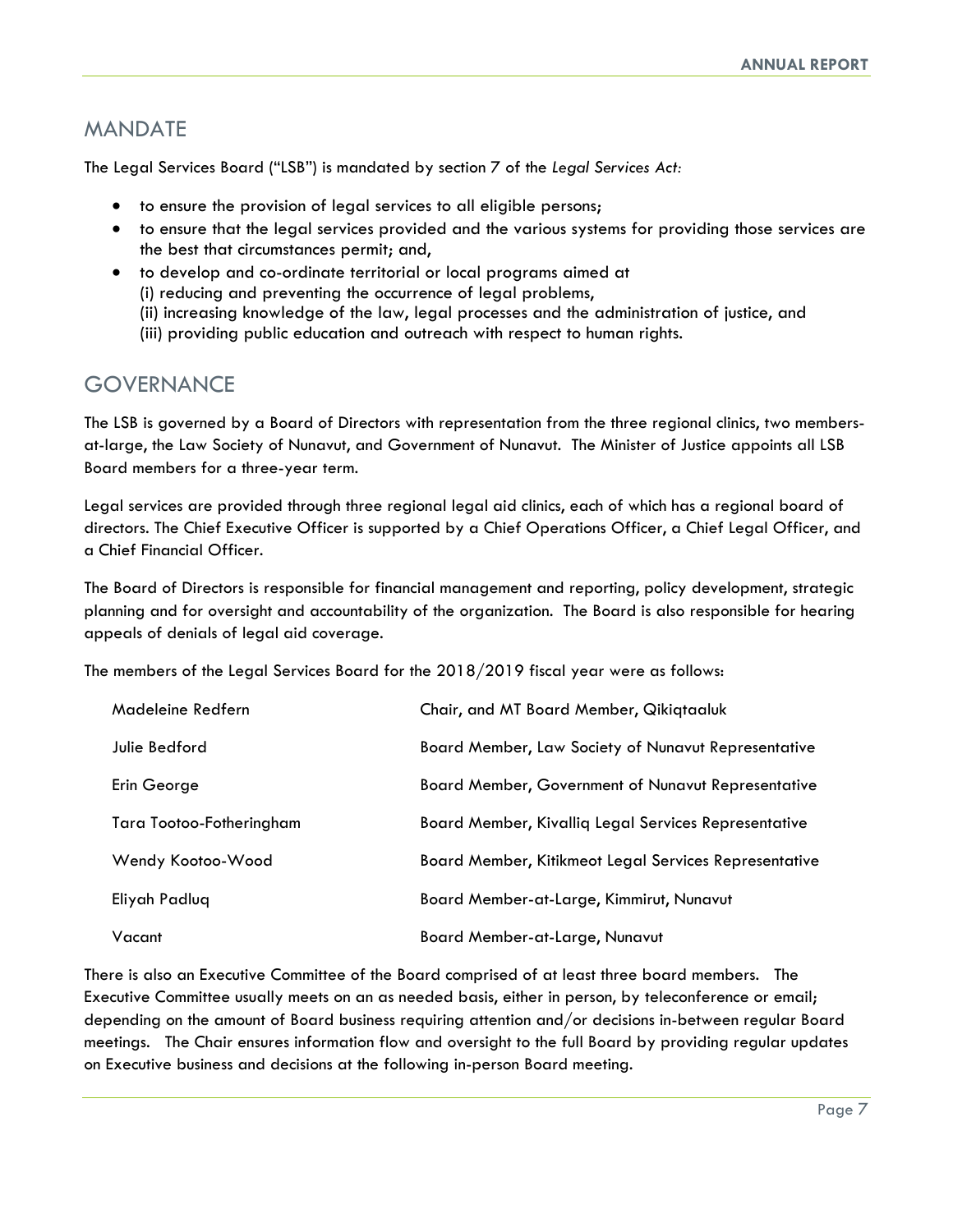Key elements of the LSB's envisioned future; overarching goals and strategic priorities of the strategic plan are described here:



#### **OVERARCHING GOALS OF THE STRATEGIC PLAN**

- Accountability
- Transparency
- Consistency
- Improve efficiency and effectiveness
- Improve financial processes and controls

#### **THE STRATEGIC PRIORITIES**

- Client Services
- Territorial Board Governance
- Corporate Structure
- Communication
- Human Resources

Board governance accounted for \$193,494 of the budget in this reporting period.

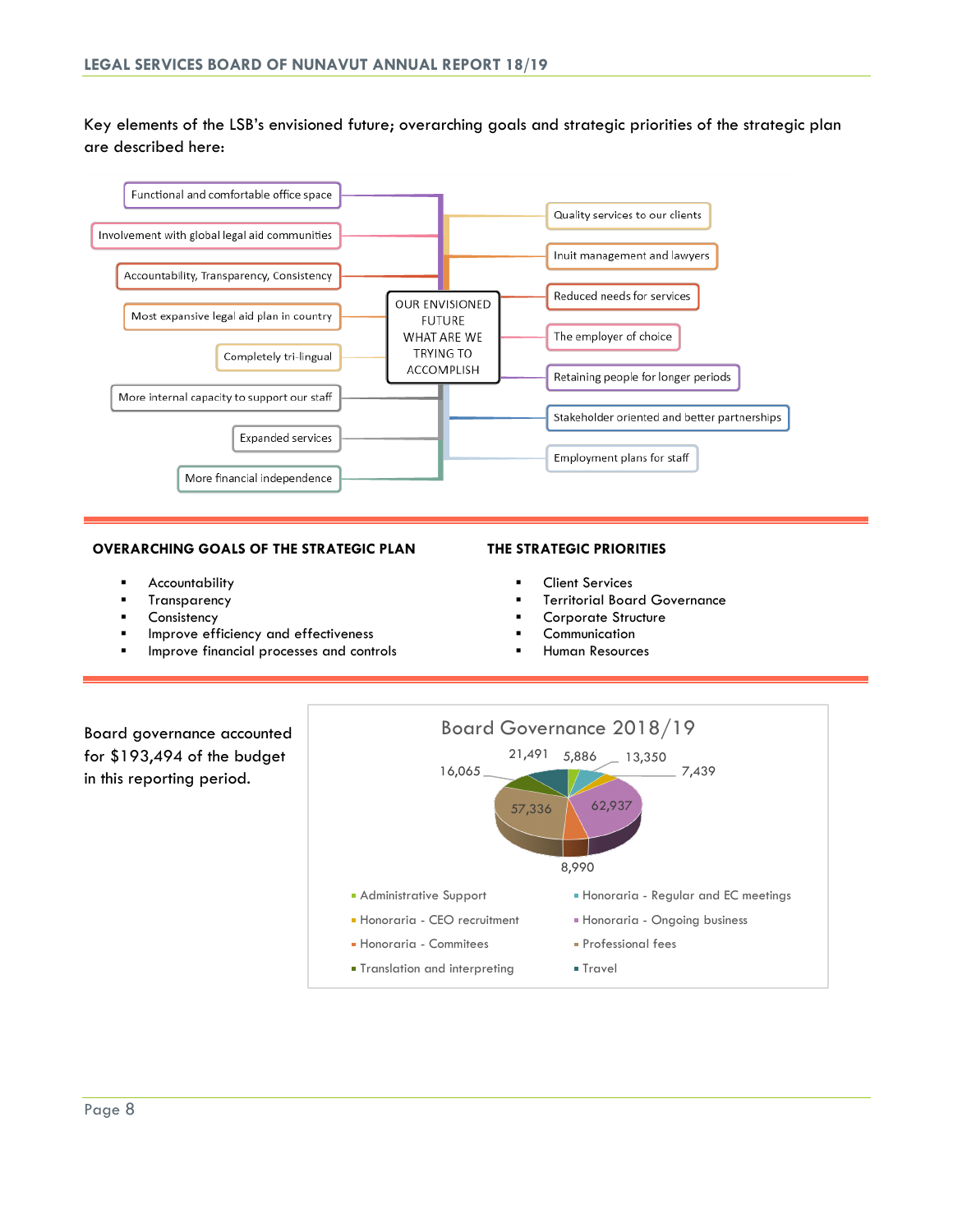# <span id="page-9-0"></span>ORGANIZATIONAL STRUCTURE

LSB's organizational structure is difficult to accurately reflect in an organizational chart. The LSB comprises:

- The Legal Services Board which employs senior and middle managers, staff counsel, and some administrative staff and has overall responsibility for the delivery of legal aid in Nunavut;
- Three regional clinics (each with a separate Board of Directors) in Rankin Inlet, Cambridge Bay and Iqaluit that are responsible for overseeing the work of regional court workers, coordinating and supporting the work of lawyers, and addressing regional access to justice and public legal education priorities.
- Resident Inuit court workers in most communities in Nunavut.

The Legal Services Board partnership works closely with its regional offices to ensure affective and efficient response to community needs.



# <span id="page-9-1"></span>**Application of Inuit Qaujimajatuqangit**

Inuit Qaujimajatuqangit has been an essential part of the Inuit way of life that has been passed on from time immemorial. LSB management and staff work in constant awareness of these values and fulfilling them in the workplace and with the clients and communities LSB serves.

#### *Pijitsirarniq***: Concept of serving**

The concept of serving is central to Inuit, as a measure of the individual responsibility to others, including colleagues and clients. This stems from a sense of maturity and well-being, for oneself but also for others. Key is the understanding that each person has a contribution to make and is or can be a valued contributor to his/her workplace and community. LSB fosters this commitment by having a workplace where staff respect and value each other, priority focus on helping and serving our clients, community, and territory through the provision of legal aid for the common good.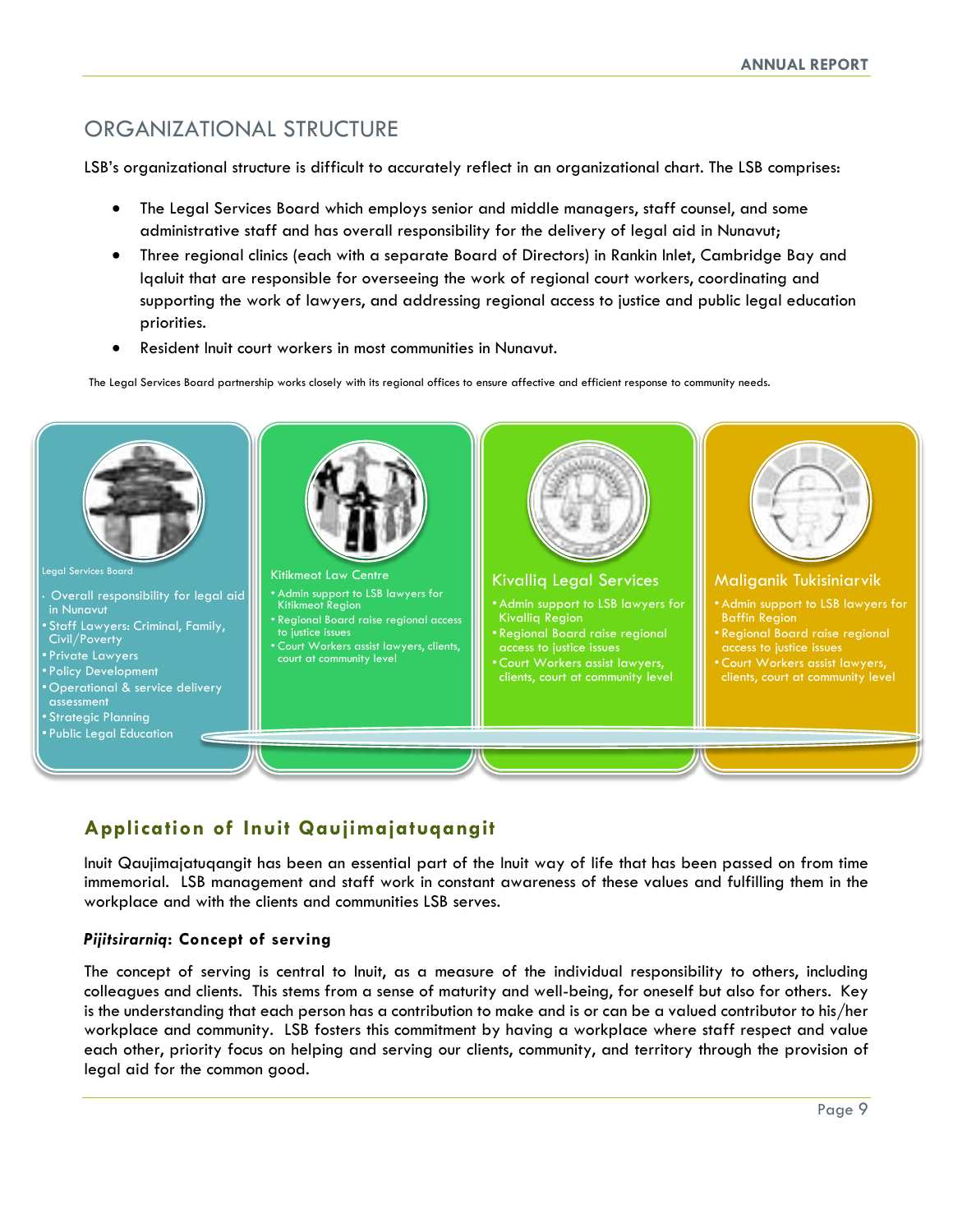#### *Aajiiqatigiingniq***: Cooperation & Decision-Making**

The concept of working together to achieve the same goals and objectives relies on strong communication skills, acceptance and commitment to shared goals. All staff are expected to become contributing members of the organization and their community, and to participate actively in supporting the wellbeing of Inuit in Nunavut. Being able to think and act collaboratively, and to assist with the development of shared understandings are valued skills at LSB. LSB supports the provision of legal aid services in a manner that helps clients deal with difficulties resulting from criminal charges, family breakdowns, and conflicts with employers, landlords, government for denial of services or human rights violations. LSB is committed to helping clients resolve conflict in ways that are least disruptive to the lives of our clients, their families and communities, and brings about just outcomes. Staff at LSB and its regional clinics are committed to learning, considering and respecting that there exists various perspectives and worldviews within the communities and to developing and promoting justice processes that allow for inclusive decision-making - where appropriate and possible.

#### *Pilimmaksarniq***: Skills and Knowledge Acquisition**

The concept of skills and knowledge acquisition and capacity building is central to the success of Inuit in a challenging environment. Building personal capacity in Inuit ways of knowing and doing are key expectations for staff. Supporting and demonstrating empowerment to lead successful and productive lives, that are respectful of all, is a powerful end goal of the Legal Services Board. Indeed, growing the skills and knowledge base of all levels of our staff result in better service quality for our clients across the territory.

#### *Qanuqtuurungnarniq***: Being Resourceful to Solve Problems**

The concept of being resourceful to solve problems, through innovative and creative use of resources and demonstrating adaptability and flexibility in response to a rapidly changing world, are strengths all our staff continue to develop. Resourcefulness is demonstrated in all aspects of daily operations and also thinking that seeks to improve the way the LSB staff and its regional clinics handle problems both within the organization, with its partner agencies, with our clients and challenges within the communities we serve. This is a skill that is vital to our staff. Working in communities where there is a chronic lack of mental health, addictions, educational, counselling, and crime prevention programs, our legal staff are forced to be very resourceful when developing alternative plans for clients to bring before the Court.

#### *Piliriqatigiingniq***: Collaborative Relationship or Working Together for a Common Purpose**

The concept of developing collaborative relationships and working together for a common purpose is vital to achieving the goals of LSB and its regional clinics in fulfilling our mandate. LSB recognizes the importance of balancing the rights of individuals and the broader community, whether within the LSB team or with our clients and their families or communities they live within. Nonetheless, LSB recognizes often its primary focus will be and must be the rights of the individuals it serves but does so within the broader community context. Expectations for staff reflect working for the common good, collaboration, shared leadership and volunteerism. Piliriqatigiingniq also sets expectations for supportive behaviour development, strong relationship-building and working together to achieve good outcomes.

#### *Avatimik Kamattiarniq***: Environmental Stewardship**

The concept of environmental stewardship stresses the key relationship Inuit have with the world in which we live. Staff are expected to articulate respect for this mutually interdependent relationship and to demonstrate responsible behaviors that seek to improve and protect the relationship in ways that meet global challenges to environmental wellness.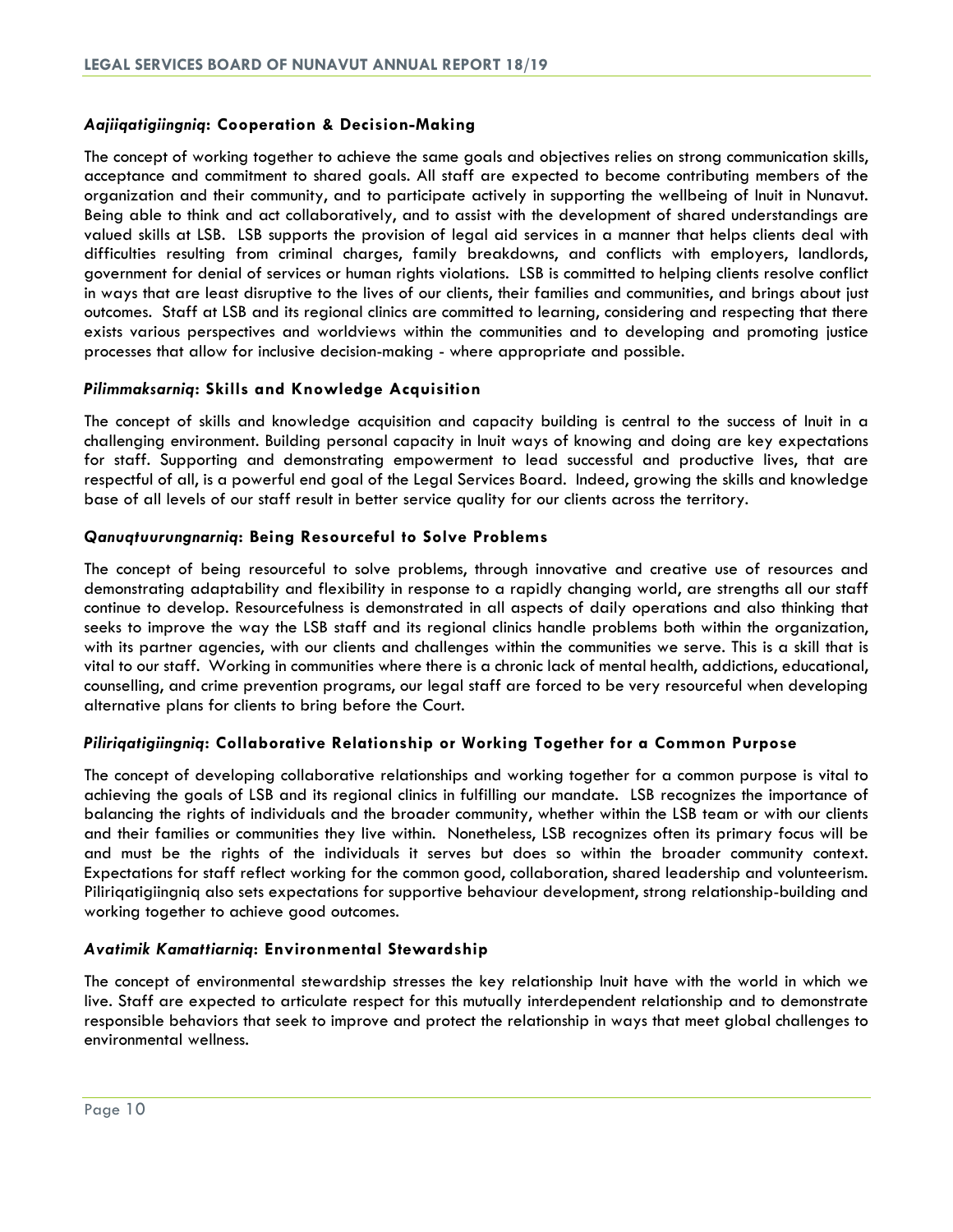# <span id="page-11-0"></span>**Organizational Chart**

*Organizational Chart – Hierarchal Structure – LSB*

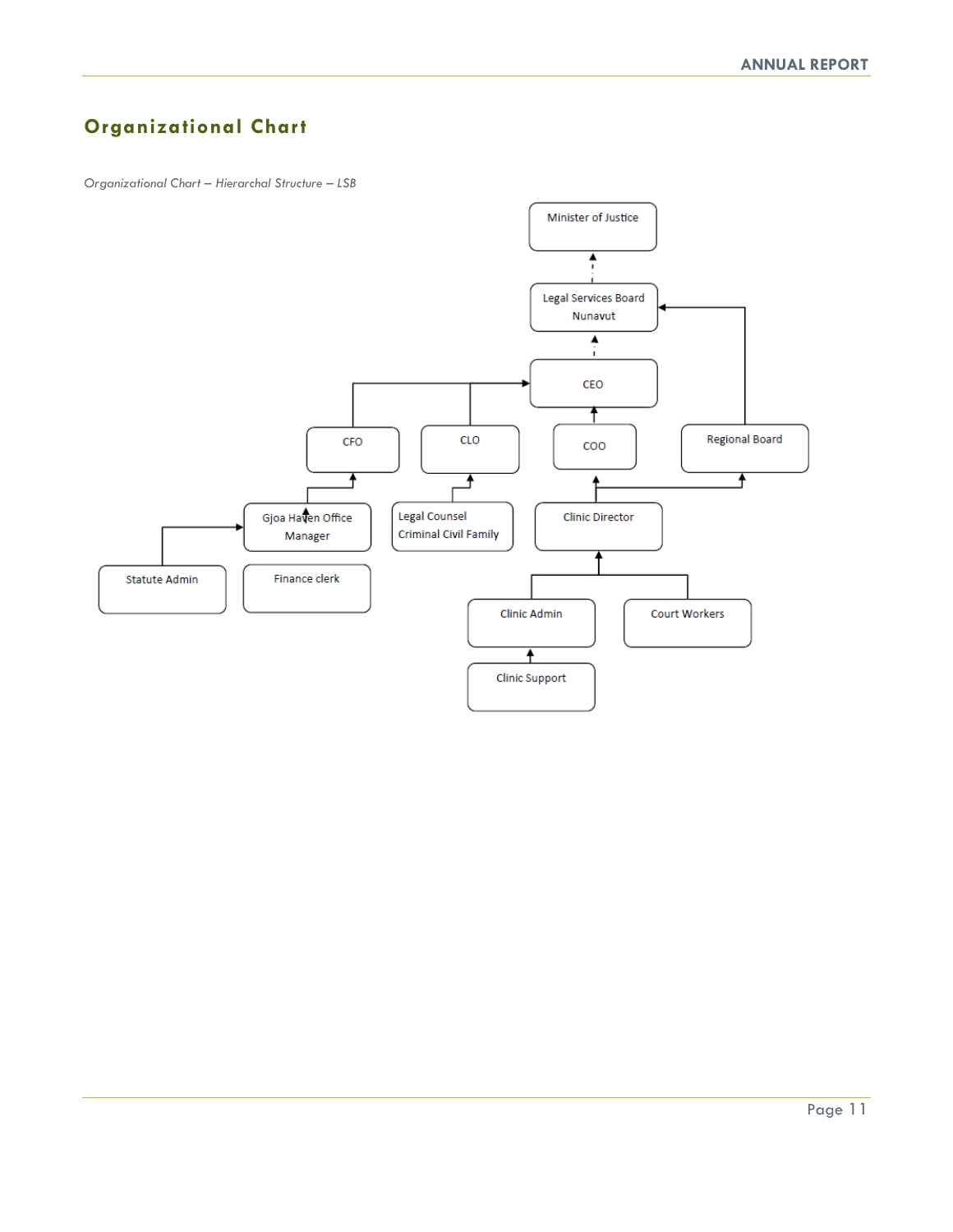## <span id="page-12-0"></span>**The Team**

The LSB prides itself on its team approach and is comprised by the Board, regional clinic boards, senior LSB staff, GN Gjoa Haven staff, lawyers, and regional clinic administrative staff and court workers. In addition, the LSB uses private lawyers to meet the workload.

#### <span id="page-12-1"></span>**Lawyers**

Staff lawyers are based in 3 regional clinics: Maliiganik Tukisiniarvik Legal Services (Iqaluit), Kivalliq Legal Services (Rankin Inlet), and the Kitikmeot Law Centre (Cambridge Bay). LSB staff positions for 16 criminal lawyers, 6 family lawyers, 2 civil/poverty lawyers and the CEO who is required by statute to be a lawyer.

Panel lawyers are legal counsel that are contracted to assist LSB in the provision of legal services. In 2018- 2019, there were 29 lawyers on the criminal panel, 6 lawyers on the family panel and 5 lawyers on the civil law panel.

## <span id="page-12-2"></span>**Management and Administrative Support Staff**

In addition to the staff lawyers, LSB employs an executive management team comprising a Chief Executive Officer, a Chief Operations Officer, a Chief Legal Officer, and a Chief Financial Officer. LSB also employs regional director in each region, positions filled by Inuit. In the Gjoa Haven office there are Finance/Office Manager, Senior Statute Administrator and a Finance & Operations Analyst/Statute Clerk.

## <span id="page-12-3"></span>**Court Workers**

A fundamental component to LSB's successful service delivery is the Inuit Court Worker Program. In 2018- 2019, there were 21 court workers working in most of Nunavut's communities. Court workers provide clients with a critical link to the justice system, and provide lawyers with an important cultural connection to the communities and clients they represent and serve. Court workers coordinate legal aid applications, interpretation, facilitate client and witness meetings, help preparation court appearances, and assist with community clinics, and access to justice and public legal education work.

## <span id="page-12-4"></span>**Acknowledgement of Appreciation**

LSB extends sincere gratitude to all staff for their efforts to deliver high quality legal aid services and access to justice in Nunavut. This team has proven itself to be dedicated, hardworking, and committed to enhancing access to justice for Nunavummiut.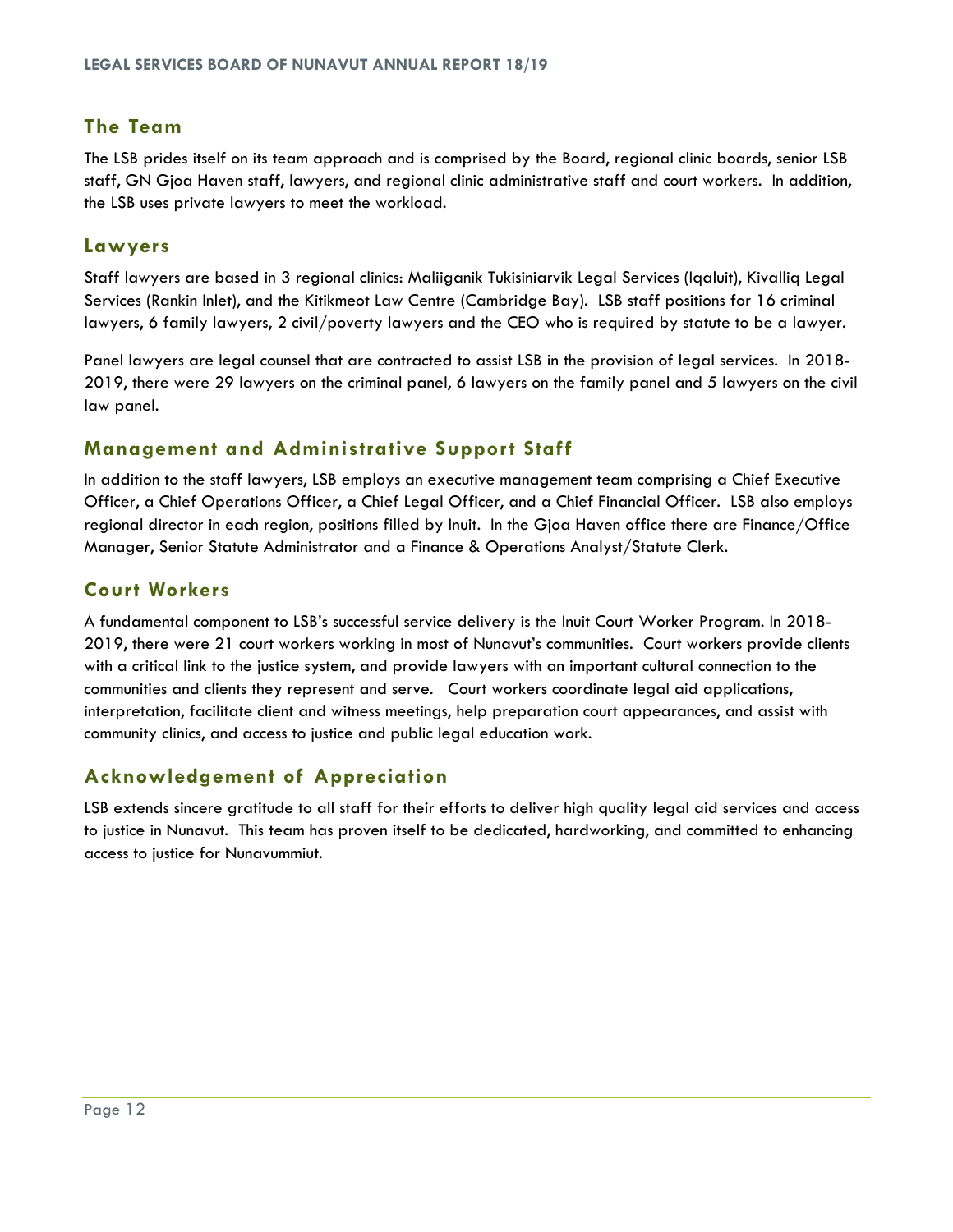# <span id="page-13-0"></span>FINANCIAL STATUS OF THE BOARD

The Legal Services Board of Nunavut is a publicly funded agency. Funding is allocated by the GN Department of Justice through a contribution agreement that incorporates the federal-territorial Access to Justice Agreement between Justice Canada and the Department of Justice Nunavut to the Legal Services Board.

LSB and its three regional clinics completed audits for 2018-2019.

The LSB budget for 2018-2019 was \$12,318,000 however, and largely due to staff position vacancies there was a surplus of \$336,689; utilizing 97.27% of the budget.

The audits produced annually are a testament to LSB's pursuit and commitment to transparency and accountability. It is also a clear demonstration of the development of the organization's capacity to manage and report accurately on services and finances responsibly. For additional information on the finances for LSB for the year 2018-2019, see the independently Audited Financial Statements attached as Appendix "A".

# <span id="page-13-1"></span>REGIONAL LEGAL AID CLINICS

Regional clinics are societies pursuant to the *Societies Act*, the clinics are situated in Iqaluit, Rankin Inlet and Cambridge Bay.



The LSB funds the regional clinics (\$2.76 Million per year) by way of contribution agreements. Each regional office is up to date with the reporting requirements in those agreements.

The Clinics serve as access to justice points for their respective regions and provide support services to staff and private lawyers contracted to provide legal services. Each clinic employs support staff and court workers within the Clinic and in the majority of communities throughout Nunavut. If there is not a court worker in a community, the community is served by a

Regional clinics boast a 100% Inuit employment rate both with respect to administrative support staff and court workers. All three clinics combined, employ 34 Inuit, the majority of whom are situated in the communities throughout Nunavut.

court worker from a nearby community.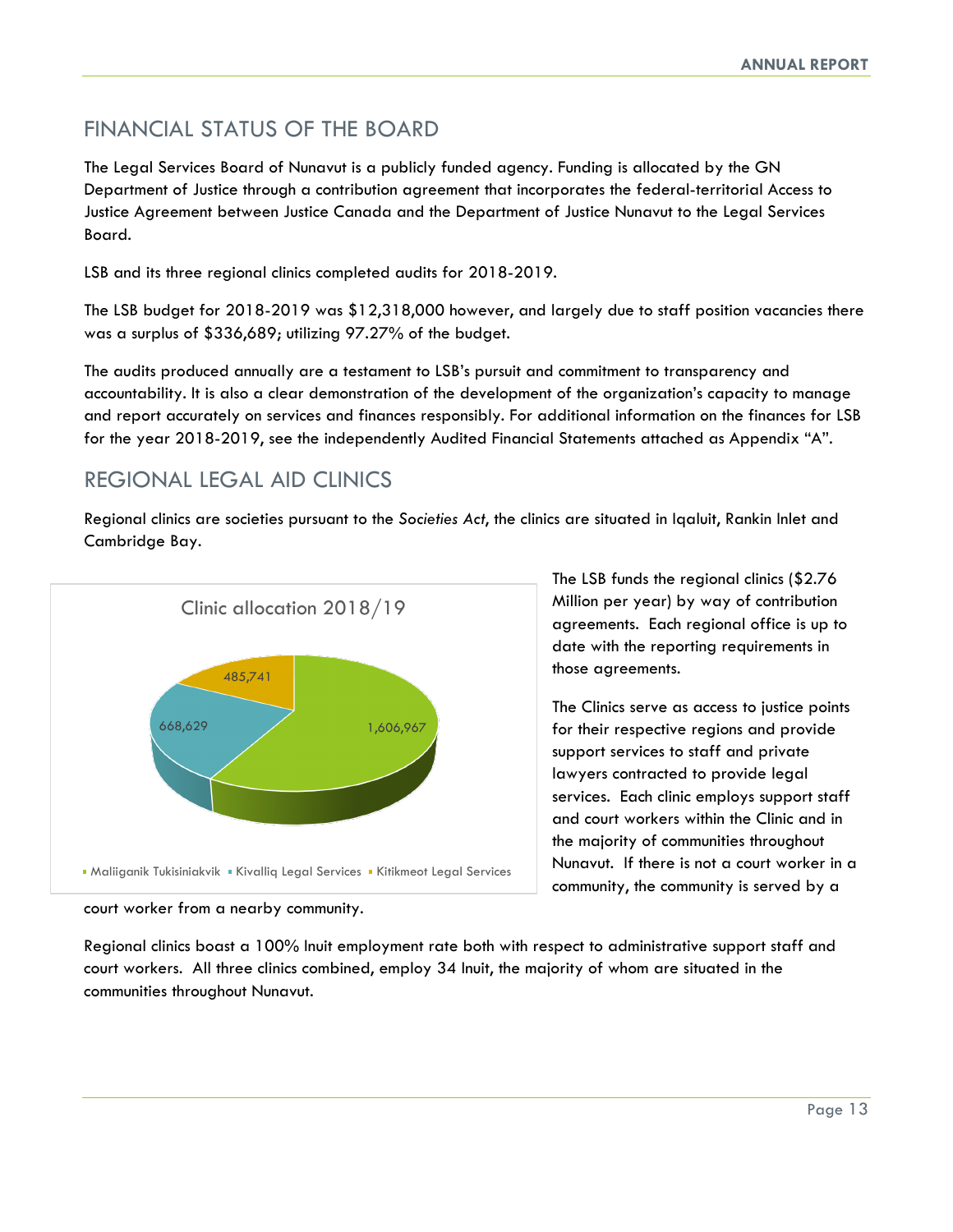## <span id="page-14-0"></span>INUIT EMPLOYMENT PLAN

In 2015, the LSB Board of Directors committed to develop an Inuit Employment Plan ("IEP"). The IEP was finalized and approved in 2016-2017. The LSB is committed to the longer-term goal of representative levels of 85% Inuit in all areas and levels within the organization in the foreseeable future.

LSB hired three Inuit as regional clinic directors, replacing non-Inuit lawyers who were tasked to do clinic administrative duties, overseeing clinic operations, human resources, clinic finances, liaising with LSB management, ensuring adequate support given to both staff and panel lawyers, recruiting, managing and training court workers in the other communities within their respective regions.

As the workload increase, so did the number of staff and panel lawyers engaged, requiring more and more time to adequately manage clinic operations. Many of the lawyers tasked to manage clinic operations struggled to work as lawyers while managing clinics. In addition, several of the clinics struggled with stability as lawyers left LSB employment, leaving the clinics with no management. Lastly, from an economic standpoint, it was LSB's view that given the increasing demand for legal services, it was more efficient to have lawyers solely working on legal work as opposed to administrative tasks. This decision also addressed the risk associated with an understaffed management team, the risk of unstable clinic operations, but also allowed LSB to increase Inuit representation in management positions.

The biggest and most important factor affecting Inuit employment within LSB is outside of its control: Nunavut needs more Inuit lawyers.

LSB is firmly committed to finding ways to hire more Inuit and support retention through the following objectives:

- Increase Inuit employment within LSB and its Regional Clinics to proportional representation levels within Nunavut, as required under the NLCA
- Develop an Inuit Priority Hiring Policy within the organization
- Invest in Inuit employees to improve professional skill sets through training and mentorship
- Foster and sustain a workplace environment reflective of Inuit values and culture
- Promote quality of work life as an integral part of the profession
- Promote the LSB as an Inuit employer of choice in the legal and management profession

Across the whole organization (LSB, three Regional Clinics, and seconded GN employees) Inuit employment is 53%. Separating the data for professional and non-professional staff shows a stark difference: The executive and financial management levels, and the lawyers, are predominantly non-Inuit. The administrative, legal support and court worker staff are all Inuit.

Here is the issue: many of the LSB's staff positions can be held *only* by lawyers, and in this reporting period none of those lawyers is Inuk. Inuit occupy all other LSB filled positions except three, and those three are in the executive and financial management levels. The challenge is clear: LSB needs more Inuit lawyers, and more Inuit in management levels.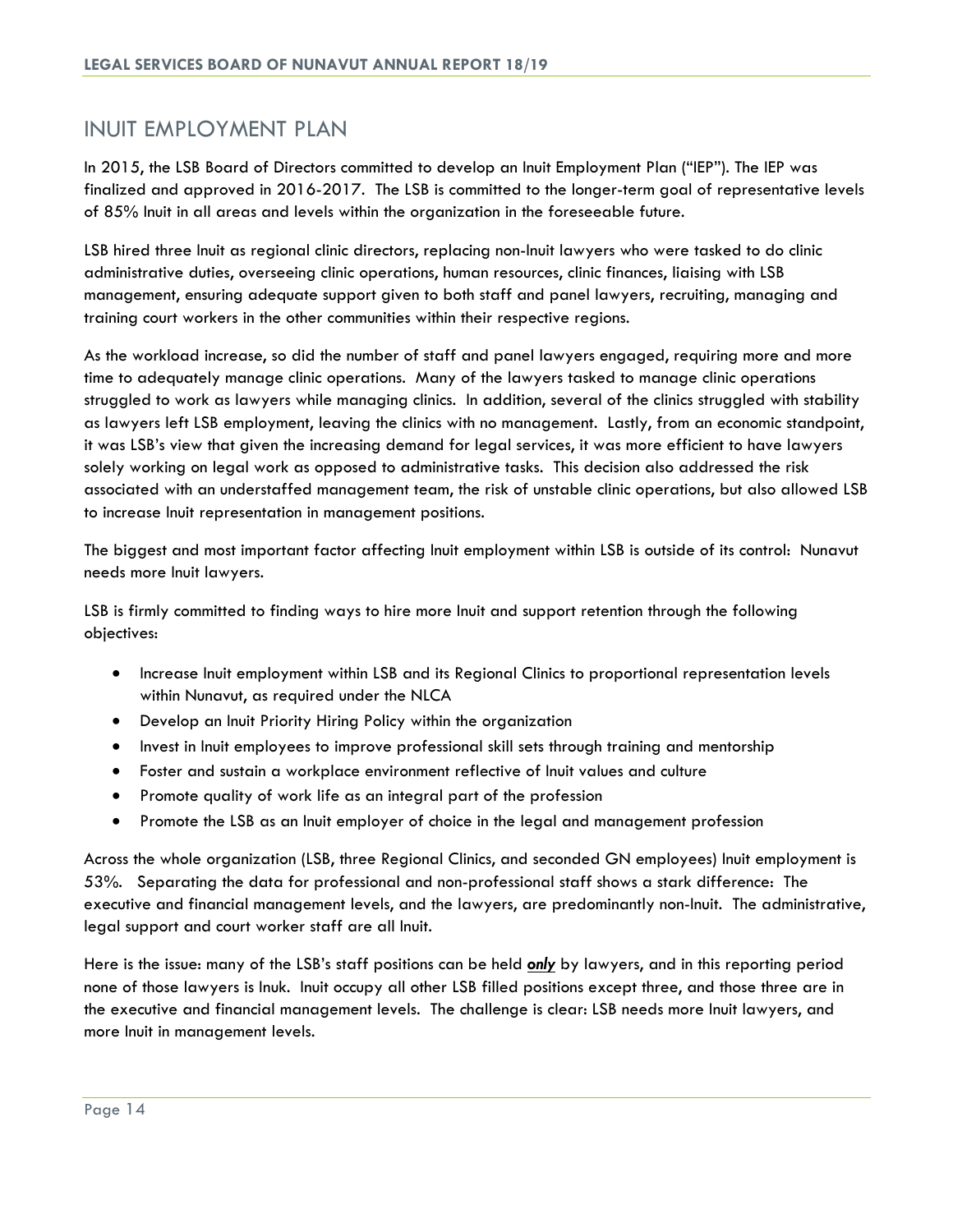In addition, this year the LSB had an Inuk co-op placement for a term who eventually accepted an articling position with the LSB

LSB has also committed to supporting the Nunavut Law Program, either through work placements to give students workplace experience through the four years of academic period, and also articling positions for some of the graduates. LSB is proactively planning to develop articling plans for 2021 for graduates of the Nunavut Law Program. LSB is committed to securing as many Inuit lawyers throughout its organization both with respect to its various regional office locations and various areas of legal practice.

# <span id="page-15-0"></span>THE PRACTICE OF LEGAL AID

| Household  | Gross     |
|------------|-----------|
| Size       | income    |
| 1 person   | \$50,400  |
| 2 people   | \$62,400  |
| 3 people   | \$88,800  |
| 4 people   | \$96,000  |
| 5 people   | \$103,200 |
| 6 people   | \$110,400 |
| 7 people   | \$117,600 |
| 8 people   | \$124,800 |
| 9 people   | \$132,000 |
| 10+ people | \$139,200 |

LSB provides legal aid services to financially eligible Nunavummiut, in the legal areas of coverage as set out by the *Legal Services Act*. This includes criminal defense representation, child representation, child protection and family law coverage, and civil/poverty representation in the areas of residential tenancy, employment/labour law, poverty related issues, excessive use of force by police, human rights and sometimes Coroner's Inquests.

A Board-approved eligibility scale defines the criteria for accessing legal aid in Nunavut, with the income thresholds are defined in the adjacent chart.

*"An individual is presumed eligible, and will receive legal aid coverage from the LSB, when that individual has been charged in Nunavut with an eligible offence. Coverage will include the provision of legal advice on a Section 10B Charter call, at a show cause hearing and at a first appearance to enter a plea. Should a plea of guilty be entered at the first appearance, coverage can be extended to allow for the making of submissions on sentencing*" – Criminal Law eligibility policy

As a result, all of those individuals applying for legal aid who are recipients of income support are automatically financially eligible for the services LSB provides.

LSB is committed to representing eligible citizens of Nunavut in a professional and culturally competent manner. Of primary importance is protecting the guaranteed rights of those who are most vulnerable in our communities – such as those charged with offences, children, or those whose children have been taken from their homes by the state. LSB is committed to ensuring that the services we provide are regionally relevant and of a high quality and at least equal to the legal services found in other Canadian jurisdictions, if not better. As always, the context of this work is the unique and challenging geographical, cultural, and legal landscape that is Nunavut.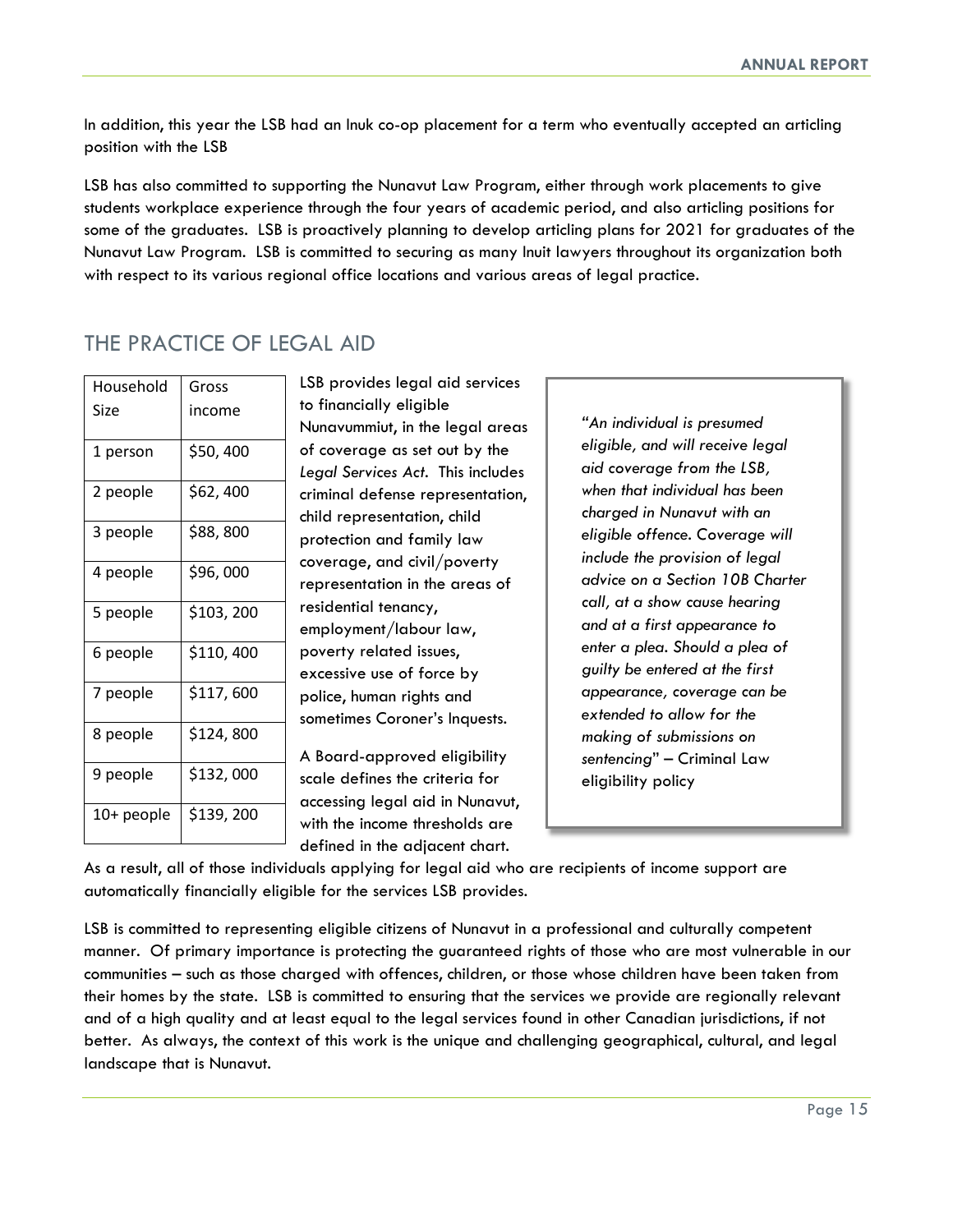Always influencing our policy, program, and delivery development are some of the key founding principles of the territory. These include, but are not limited to, ensuring these services are available to all Nunavut communities, that language support is available for every lawyer, court worker, and client to ensure that clients participate as fully as possible in their matters. In addition, LSB is committed to the hiring, supporting and training of Inuit staff at every opportunity.



Underlying these principles and our mandate overall is our keen understanding that the vast majority of Nunavut communities have no access to justice resources, information or support. The justice system is one that is only within reach for the vast majority of the population when the court flies into the community for a week at a time, and often, very infrequently. LSB consistently strives to narrow that access by providing toll free information lines, a 24/7 advice-on-arrest line, ensuring lawyers' early attendance in communities for court weeks, expanding coverage areas in response to community needs, and maintaining court worker positions in more than 20 communities.

## **Criminal Practice**

The criminal practice remained stable this year despite the ongoing challenges of filling vacant staff positions. The LSB provides quality representation to all Nunavummiut while on circuit in Nunavut's 25 communities. The LSB sends lawyers to communities the Friday prior a circuit week to ensure adequate preparations with clients and negotiations with crown prosecutors can be completed with a view to ensuring efficient use of judicial resources and the best outcomes for our clients. The criminal law practice management model comprises the

Chief Legal Officer and lead counsel in each regional office with oversight by the CEO on complex files.

All Nunavummiut who have been charged with a crime are presumptively eligible to receive, and do receive, support from the point of arrest, through the bail hearing stage, first appearance

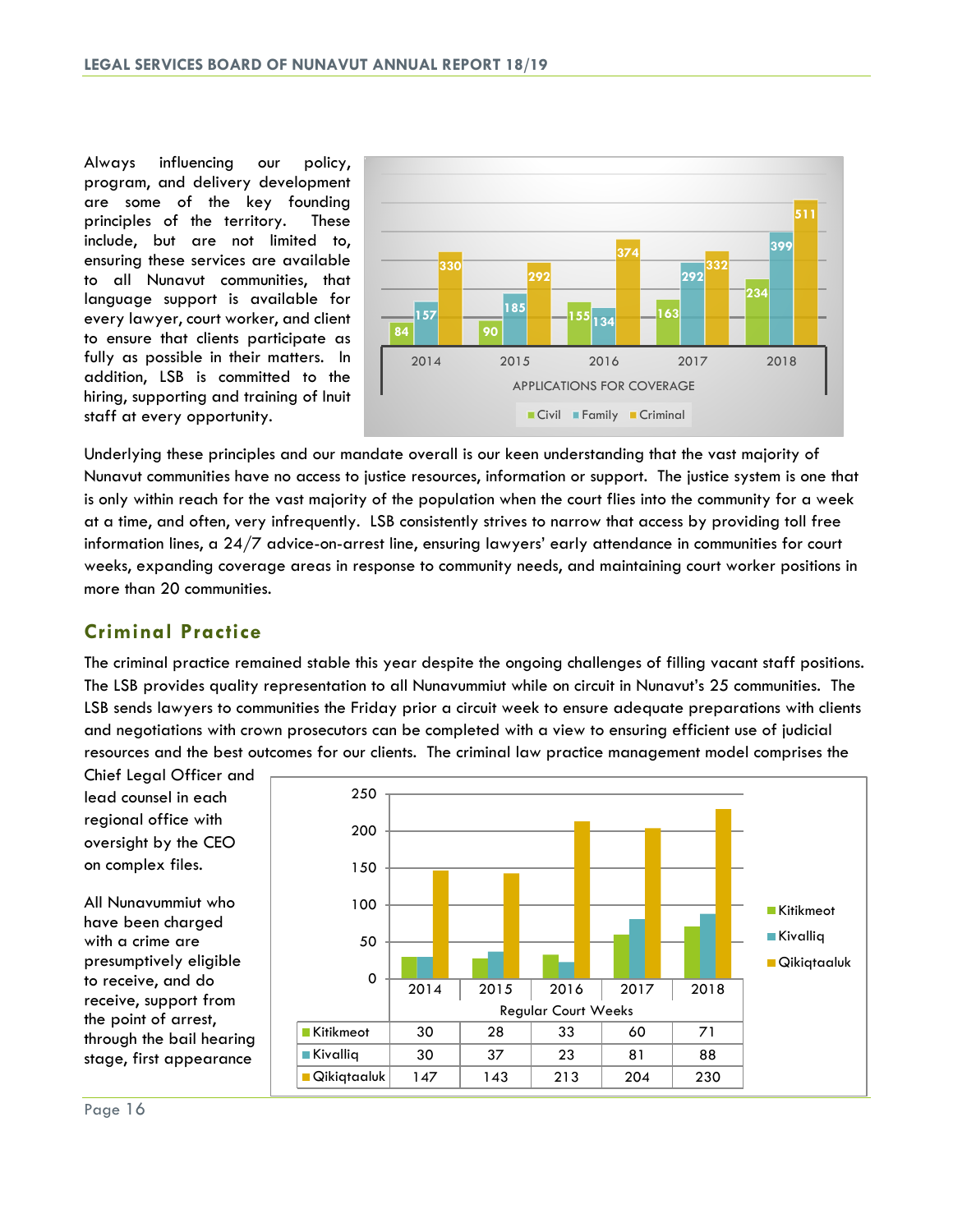and subsequent elections and plea.

If further help is required and clients are financially eligible, they will receive trial, sentencing, and potentially appellate services too.

In 2018-2019 lawyers attended 389 circuit weeks. The breakdown by region:

Qikiqtaaluk: 230; Kivalliq: 88; and, Kitikmeot: 71.

In addition, the lawyers were assigned to 24 special sitting court weeks (preliminary inquiries, judge and jury trials, judge alone trials and *Charter* applications). In total, legal aid covered 413 Court weeks this year[2](#page-17-0). There were 511 individuals who applied for full coverage, an increase from recent years, the LSB opened 2482 new criminal law files and closed 1627 in this reporting cycle.



In addition to the circuits attended by staff and private lawyers, the LSB also provides service for individuals who are arrested whether during or outside of office hours, including representation at show cause hearings (bail hearings) that are sometimes scheduled outside of regular working hours. This year there were 543 regular hours arrest calls and 296 bail hearings. There were 701 afterhours calls and 159 after-hours bail hearings, nearly double the previous year.

Section 40 of the Legal Services Act directs that individuals who are charged with offences which could and would likely attract a potential life imprisonment jail term may be allowed to choose the lawyer who will represent them. This process is often referred to as "choice of counsel". In basic terms these accused are sometimes entitled to choose their own lawyer, so long as the lawyer meets legislative criteria. The LSB administered 100% of these serious charges including homicide and related allegations such as arson endangering life, robbery, choking to overcome resistance, among others.

<span id="page-17-0"></span> $2$  Multiple court hearings occur at the same time, within Iqaluit at the three court rooms and court circuits, where judge, crown and legal aid lawyers with support staff travel to the communities to facilitate court hearings.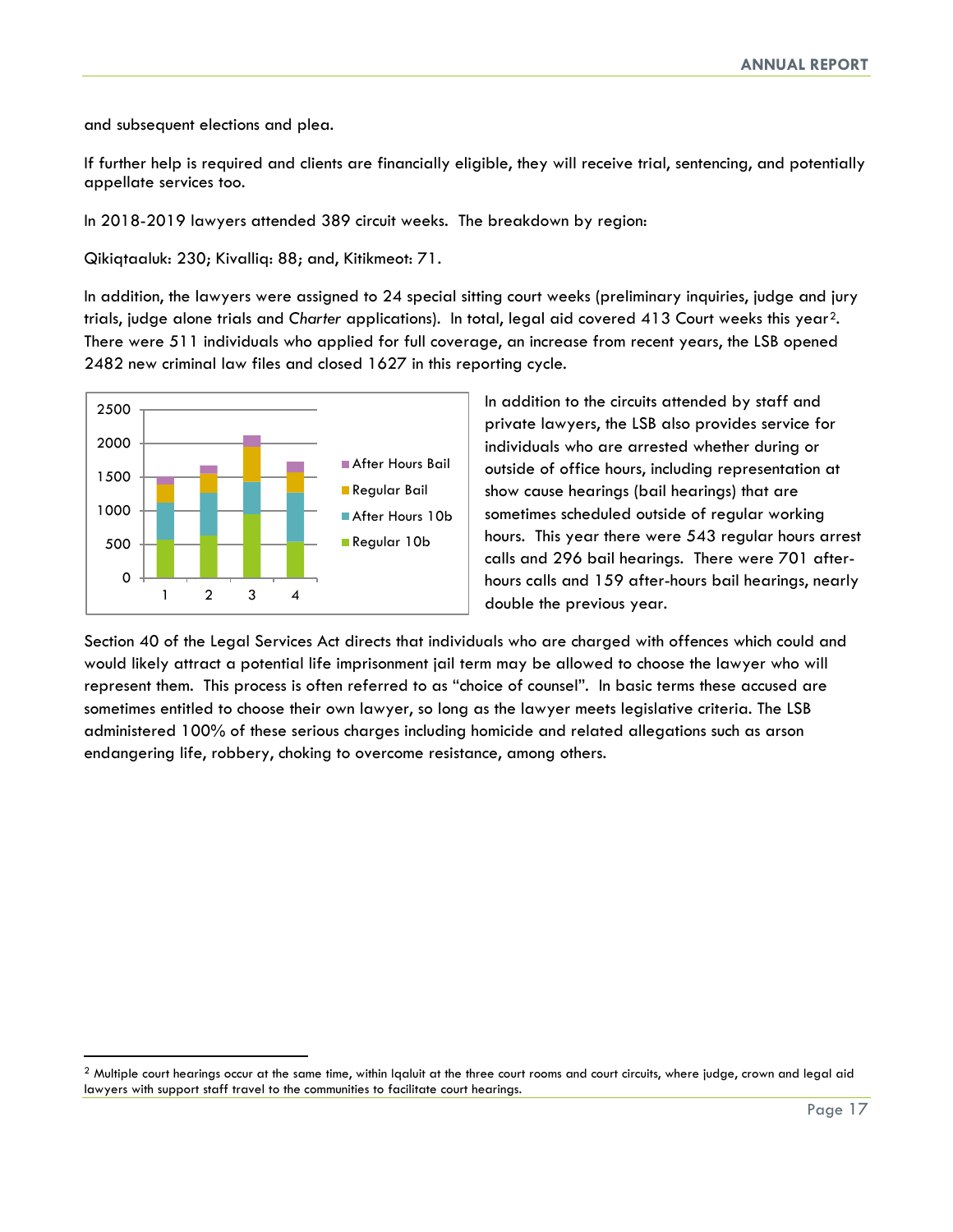

The LSB also provides lawyers to individuals who are the subject of the Nunavut Review Board. These clients' needs arise in the context of being legally unfit to stand trial, and/or those who are deemed not criminally responsible. Individuals in such situations are primarily transferred to southern hospitals and longterm care facilities that have a specialized focus on mental health. LSB remains concerned about the rights of these individuals during

the hearing process, in the institutions and in the mandated reviews which may not being done in accordance with the legislated timeframes.

Finally, the LSB also funds criminal appeals. There were six appeals funded during the reporting period. Appeals are an important means to ensure that procedural errors in the legal system or unfair or unjust decisions are highlighted and addressed appropriately according to the principles of justice.

The costs of providing services in criminal law were \$4,857,077 and are detailed in the chart above.



## **Family Practice**

LSB continues to struggle with the demand of those applying for assistance for non-urgent matters. This resulted in a backlog in the approval of Children's Law Act files but has not affected Child and Family Services assignments. Children's Law Act matters encompass divorce, separation, support, custody and access whenever there are children involved. Child and Family Services files include individual interactions with the government in the context of child apprehension. Despite a high number of child welfare matters and

court ordered appointment of counsel for children, family lawyers continue to offer the legislated range of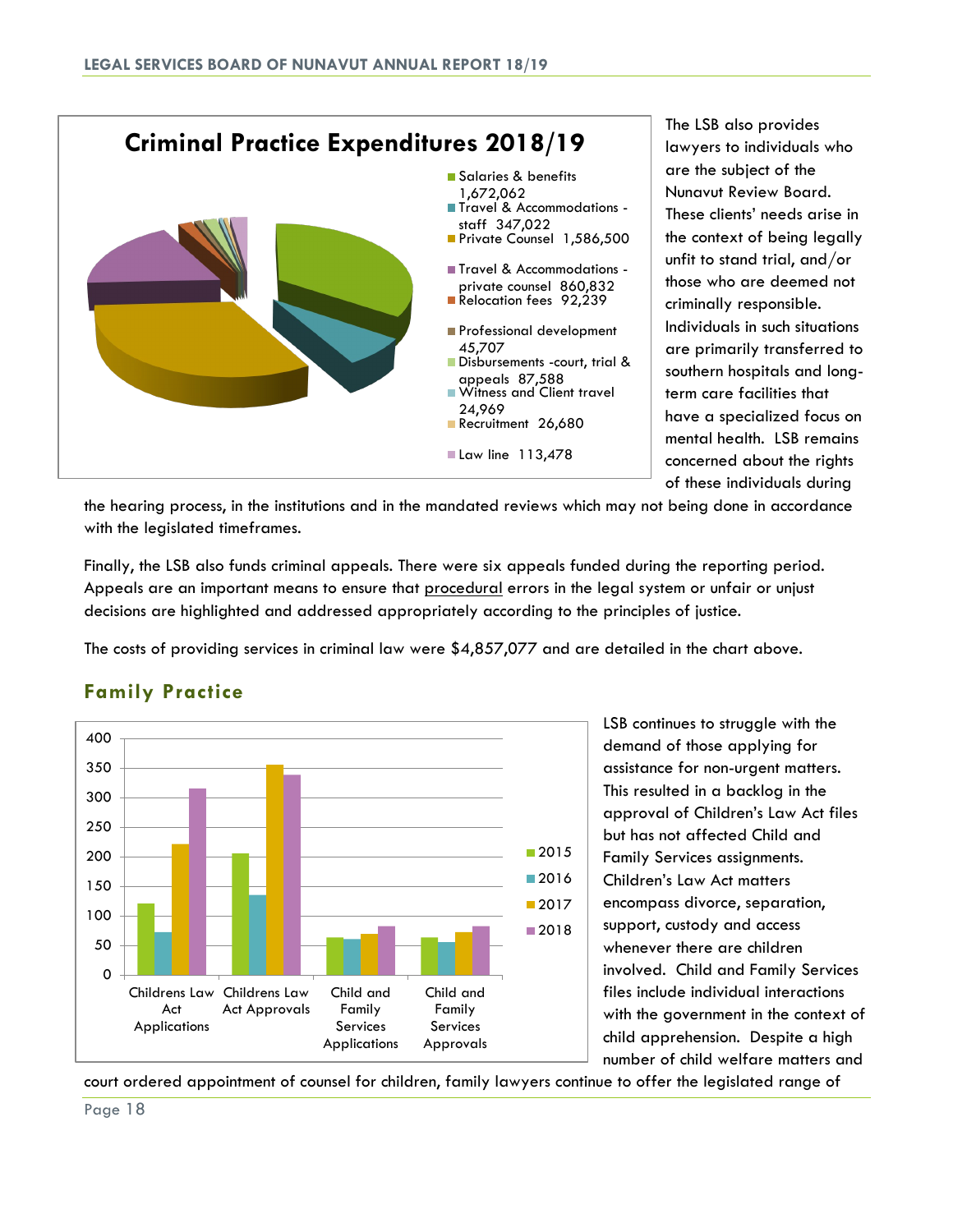services to Nunavummiut. A toll-free family law information line is supported by LSB for individuals seeking general legal information on family matters.

All parents who have their children apprehended by the state are presumptively eligible for assistance from legal aid. If desired, that help is available from the moment of apprehension, to the first stage hearing, to any and all subsequent motions or trial appearances.

All children who become involved in the legal system, some of whom are required to testify in court or who are able to provide input on a family law matter, will be assisted by legal aid. In addition, all youth in conflict with the law who do not choose private counsel are assisted by legal aid.

Eligible Nunavummiut who are going through a family breakdown receive LSB assistance with matters of support, custody, access, mobility,

and contested custom adoptions.

In 2018-2019, the family law practice, LSB received 389 applications and approved 422. Under the family law practice, some applications are automatically approved under presumed eligibility; 83 were in the direct response to incidents where children were apprehended. The practice management model comprises of counsel, the CLO and the CLO who together manage the daily requirements of this busy and important practice area.



The costs of providing services in family law were \$1,600,143 and are detailed here.

## **Civil Practice**

In 2018-2019, the LSB had two staff civil law positions located in Rankin Inlet and Cambridge Bay. Although caseloads are on the rise, the practice is relative stable and remains an integral core program area for legal aid in Nunavut. LSB provides assistance in the following areas: employment, landlord/tenancy, poverty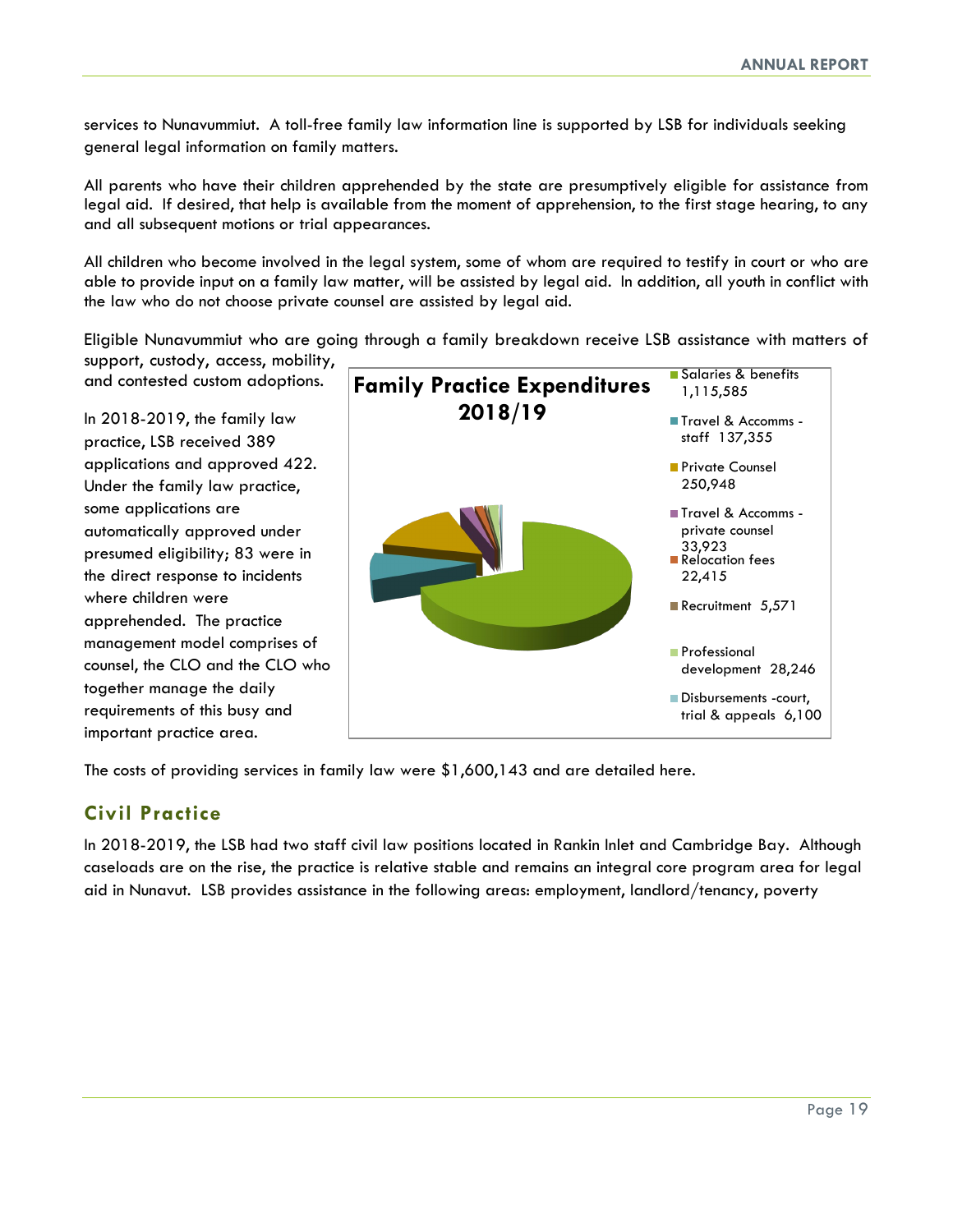miscellaneous, human rights; and, police misconduct. Private panel lawyers were engaged to assist more in this reporting period than ever before due to an increased demand in all civil areas of coverage.

Each year, legal aid assists hundreds of financially eligible Nunavummiut facing eviction or sanctions from residential landlords.

In addition, those who allege harm from unfair conduct from their employer, or allege prejudice from prohibited grounds of discrimination, are eligible to receive LSB's support. LSB has also assisted a number of Nunavummiut across the territory who have sustained injury because of excessive use of force by the police. Most recently, some Nunavut families have asked LSB to assist them through the quasi-judicial process of a



Coroner's Inquest where close family members have died while in custody of the police or state.

In 2018-2019 there were a total of 234 applications for civil/poverty legal aid assistance. This is an increase from previous years due to an increased demand.

LSB assigned lawyers to support families in two Coroner's Inquests. Typically speaking, a lawyer is assigned where there is a connection between the cause of death and the areas in which we provide core services, for example – someone who dies while in the custody of the RCMP.

The LSB remains committed to meeting the demand in the civil practice.



The costs of providing services in civil law were \$396,422 and are detailed here.

#### **Practice Conclusion**

During fiscal period 2018/19 the Legal Services Board was successful in providing the services pursuant to its mandate. See statistics in schedule b to this report.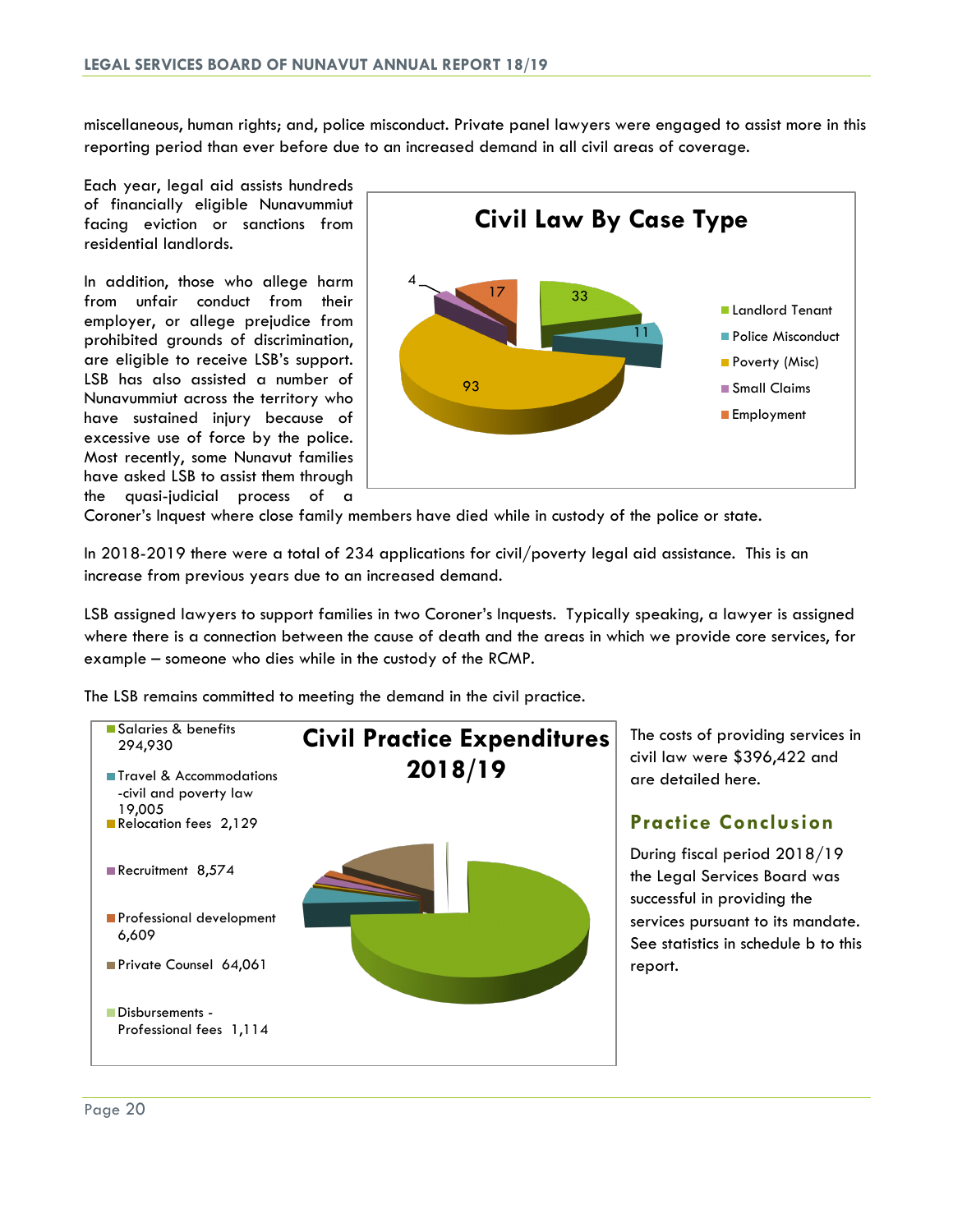# <span id="page-21-0"></span>INUIT COURT WORKER PROGRAM

A fundamental component to LSB's service delivery is its support of the Inuit Courtworker Program. While court workers are actually employed by the regional clinics (either full-time or part-time as needed), it is LSB that funds the clinics to support these positions.

Court worker positions are based in clinics and in smaller hamlets throughout the regions. In 2018-2019, the Kitikmeot Law Centre employed five court workers throughout their 5 communities, Kivalliq Legal Services employed 4 court workers for their seven communities, and Maliiganik Tukisiiniakvik employed 15 court workers for their 13 communities.

Court workers provide essential services in ensuring there is access to justice in the territory. Not only do court workers provide vital support to circuit lawyers such as interpretation, client and witness support, they also provide much needed administrative assistance in coordinating community legal aid applications, maintaining contact to clients without phones or computers, and serving documents.

Court workers provide clients with a critical link to the justice system, and provide lawyers with an important cultural connection to their clients and the communities.

All of the demands articulated in the previous sections are also faced by the Court Worker program. Every legally aided matter is assisted and complemented by the Court Workers. Constant pressures and demand for legal services means that Iqaluit, Rankin Inlet and Cambridge Bay Court Workers work on a daily basis providing meaningful services. Court workers are essential and involved in nearly every activity of the LSB.

This year Court Workers participated in a nationwide Court Worker meeting in Ottawa that sought to define a baseline for court worker training and to develop the framework for the sharing of information.

LSB recognizes more supports are required in the Court Worker program, in particular, ensuring better and more training, assistance, mentoring and professional development opportunities along with suitable and safe workspaces.

## <span id="page-21-1"></span>COMMUNITY AND PROFESSIONAL RELATIONS

The LSB enjoys positive and meaningful relationships with the legal community and inter-related justice organizations in Nunavut and elsewhere in Canada. In addition, our interactions with Nunavut Health, Social Services, Family Services, and more recently Office of the Advocate for Children and Youth have been mutually beneficial.

## **Association of Legal Aid Plans**

The CEO sits on the Association of Legal Aid Plans of Canada (ALAP), which organization comprises senior management and board members of all of the legal aid plans in Canada and is mandated to undertake, support and facilitate research concerning access to justice issues; to improve public awareness of access to justice issues; and, to undertake such activities, on its own or with others, as may be in the interest of access to justice in Canada. The LSB Chair along with other legal aid plan Chairs pariticaptes in ALAP meetings when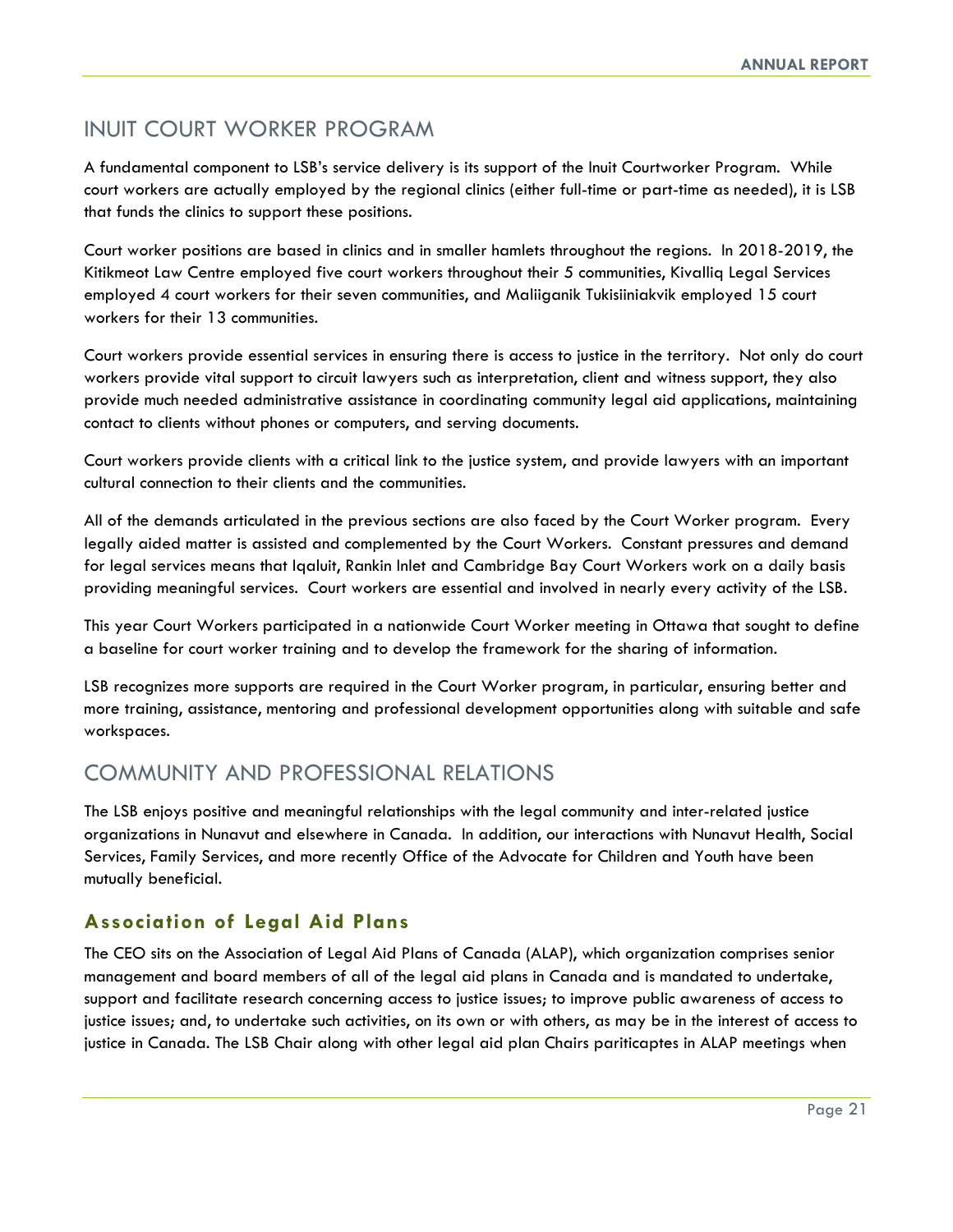the agenda pertains to governance or areas deemed important and beneficial both at the regional and national level.

## **Provincial/Territorial Working Group re Access to Justice Service Agreement**

The COO also sits, with officials of the Department of Justice Nunavut, Department of Justice Canada and other provincial/territorial legal aid plans, on the PWG/TWG groups arising from the Access to Justice Service Agreement. The representatives meet regularly to discuss, inter alia, issues arising from the operation of the agreements, funding formulae, and the court worker program(s). The MT Regional Clinic Director, Kathy Pudlaq participated in the ongoing review of the strategic plan for the National Indigenous Court Worker program.

#### **Nunavut Communities and Community Justice Committees**

Most importantly, the LSB engages communities at the community level in a variety of ways, including but not limited to legal counsel and Court Workers. This includes providing legal representation to eligible clients in court but also with justice committees. LSB may also reach out and share public legal information to hamlet councils, schools, mental health service providers and end users. We've partnered with our communities and have provided meaningful community based public legal education.

#### **Public Legal Education & Information**

Public legal education and information (PLEI) is a mandated responsibility of LSB. This is a challenging task in a jurisdiction with many spread-out communities with different languages or dialects and cultural variances, especially in respect of legal concepts. Each of LSB's lawyers has committed to performing PLEI initiatives, and the result has been some creative and meaningful interaction with Nunavut's communities and their residents. Staff lawyers participated in sessions at high schools and Nunavut Arctic College campuses around the territory. Partnerships are being established with local Inuit organizations and have resulted in community sessions on residential tenancies and wills and estates in the Kivalliq region and the development of mental health programming in the Kitikmeot.

LSB continues to work towards identifying and delivering PLEI in the communities with local partners, especially through our Court Workers, once we have developed sufficient and appropriately PLEI including training and supporting Court Workers to deliver within their communities. This year saw the development of a PLEI strategy document which examined the available resources in Nunavut and identified strategies to develop relationships with Inuit organizations hamlets and citizens. This work was completed through the lens of implementing PLEI initiatives that respond directly to the needs of Nunavummiut. One goal, LSB has to increase the PLEI program is by hiring an Access to Justice Director with the expressed mandate to work closely with LSB lawyers and Court Workers to support, enhance, improve, monitor and track PLEI and its potential impacts on increasing demand for legal aid as individuals become more aware of their rights and seek to assert, defend and benefit from their rights being protected and attained.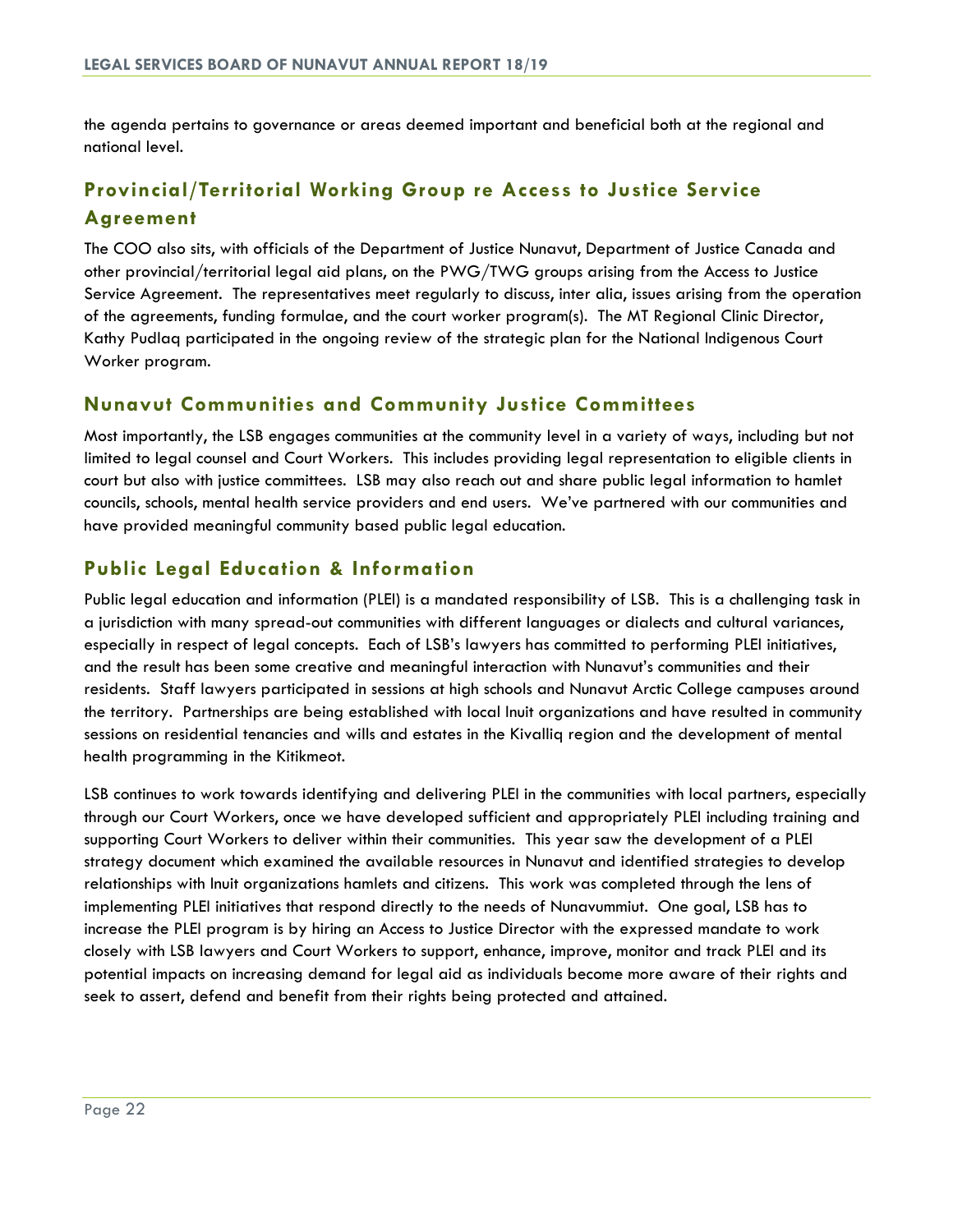## **Trade Shows, High School – CBA Mock Trial/College, Shelter Visits, GN Liaison, Radio Shows**

Kivalliq Legal Services again participated in the trade show in Rankin Inlet enhancing our visibility in that community and region. The office also partnered with the shelter society in providing general legal information to shelter staff, their volunteer board of directors, and participating in the development and distribution of a family violence prevention poster around the region.

Maliiganik Tukisiniarvik staff offers sessions at the Iqaluit Women's Shelter, Baffin Correctional and Makigiarvik Centers and volunteered with the Canadian Bar Association mock trial project with the local high school in Iqaluit. In September Maliiganik lawyers presented information and provided materials at the annual meeting of GN Liaison officers. In Sanikiluaq there was a presentation in respect of various legal issues and hosted a question and answer session on: what to do when you're arrested; rights to counsel, and search and seizure. Maliiganik also hosted radio shows in Cape Dorset, Pond Inlet, Pangnirtung, Iqaluit and Arctic Bay.

The Kitikmeot Law Centre also built on key partnerships with the Cambridge Bay Wellness Centre and their local high school to deliver PLEI materials and information sessions. The Kitikmeot Law Centre hosted community forums on the role of the Kitikmeot Law Centre and Family Law in Nunavut at the Campus in Cambridge Bay and attended the high school to deliver a presentation on "law as a career".

## **Website**

This year the Legal Services Board maintained its website by ensuring regular updates were made. Content on the LSB website is in Nunavut's four official languages and can be viewed at [www.nulas.ca.](http://www.nulas.ca/) The website provides information on LSB's services, policies, annual reports, along with contact information for the three regional clinics and its law lines. The website is regularly updated with revised information as necessary.

## **Family and Civil/Poverty Law Lines**

LSB offers a toll-free family law and civil/poverty law information lines.

## **Policies, Directives and Other Projects**

The Board provides senior staff directives as a result of reviewing programs and services at its Board meetings. An ongoing list of policies to be reviewed/developed and other projects are identified throughout the year with a view of assigning tasks to appropriate committees or staff. Due to organizational demands and limitations, LSB sole sourced a consultant on GN Justice's SOA list to review all existing policies and amend policies where required and draft new ones. In addition to the amendments to the Panel Policy, a list of new policies has been identified for development in the next year. Accompanying the policy review project is a plan to engage GN Justice with a view to completing a MoU on a number of administrative matters of mutual interest.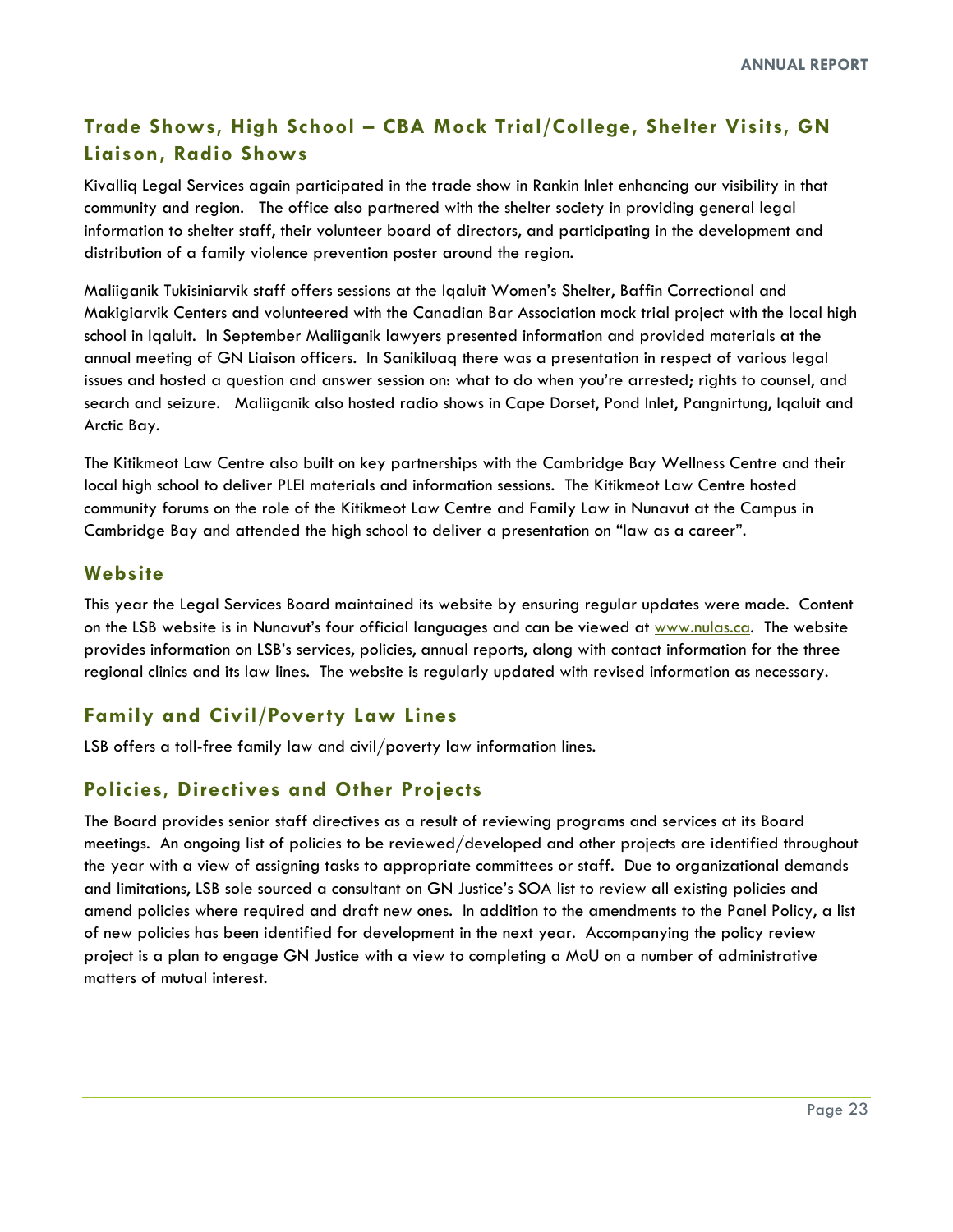# <span id="page-24-0"></span>**CONCLUSION**

The Legal Services Board of Nunavut is fully committed to fulfilling its mandate and providing legal services to eligible Nunavummiut.

As articulated earlier, LSB's fundamental contributions to the justice system have far-reaching impacts in every community in the territory. For many of our clients who come into contact with the legal and justice system, this is a daunting, scary and intimating situation. LSB takes pride in providing education and advocacy to our clients during their time in need, not only through legal representation, but also through culturally sensitive supports.

Producing independent financial audits, capturing and reporting accurate statistical information, identifying organizational needs and legal practice trends has all contributed to a more productive and efficient legal aid in Nunavut. This approach has resulted in an organization that is transparent and responsive to its clients, its staff and fully accountable to its funders and public.

The exceptional efforts made by the Board of Directors, the senior management team, the legal staff, regional clinics, regional boards, the regional court workers and administrative staff, the support of our funders and justice colleagues, all have played a role in improving access to justice for Nunavummiut.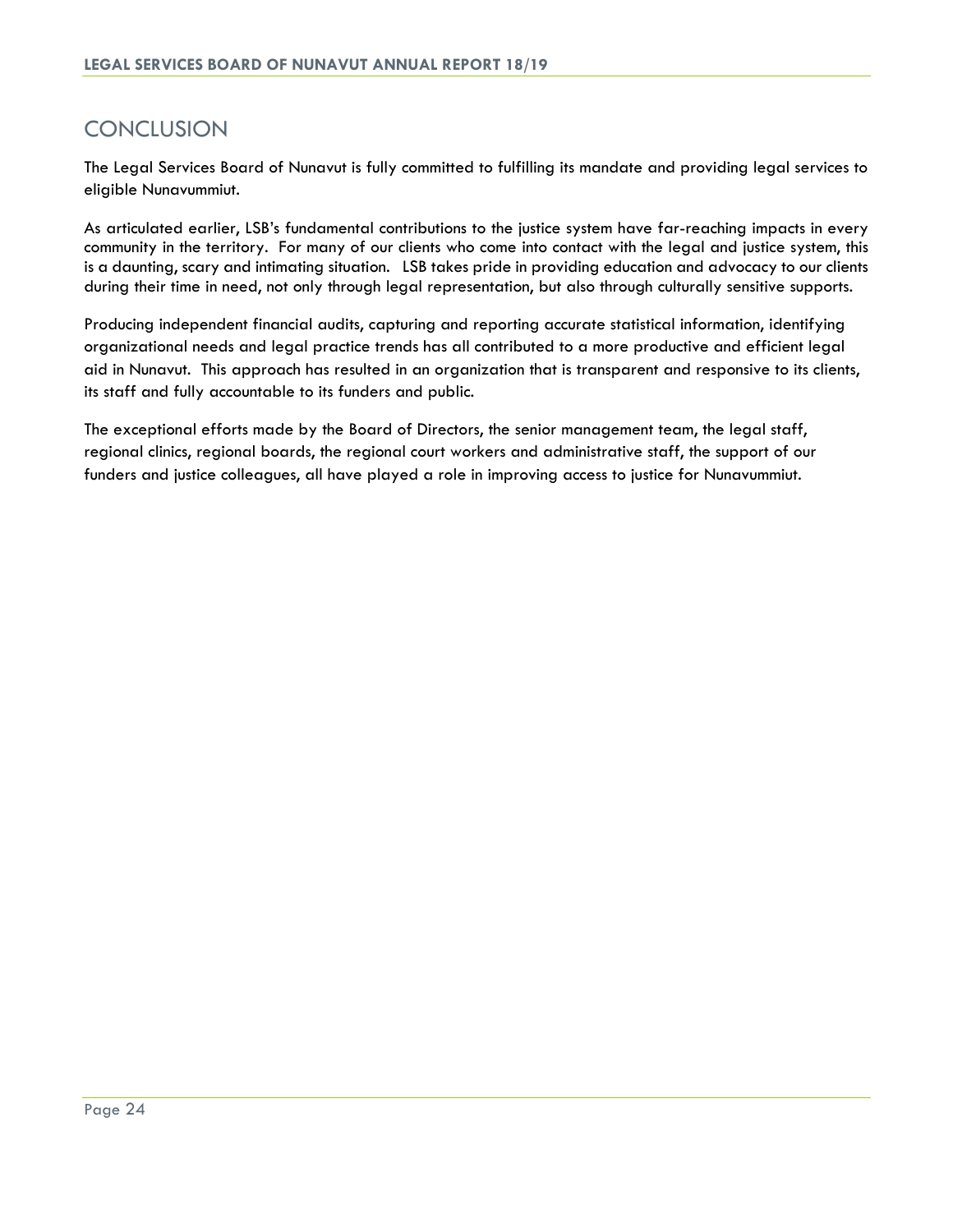<span id="page-25-0"></span>APPENDIX A – AUDITED FINANCIAL STATEMENTS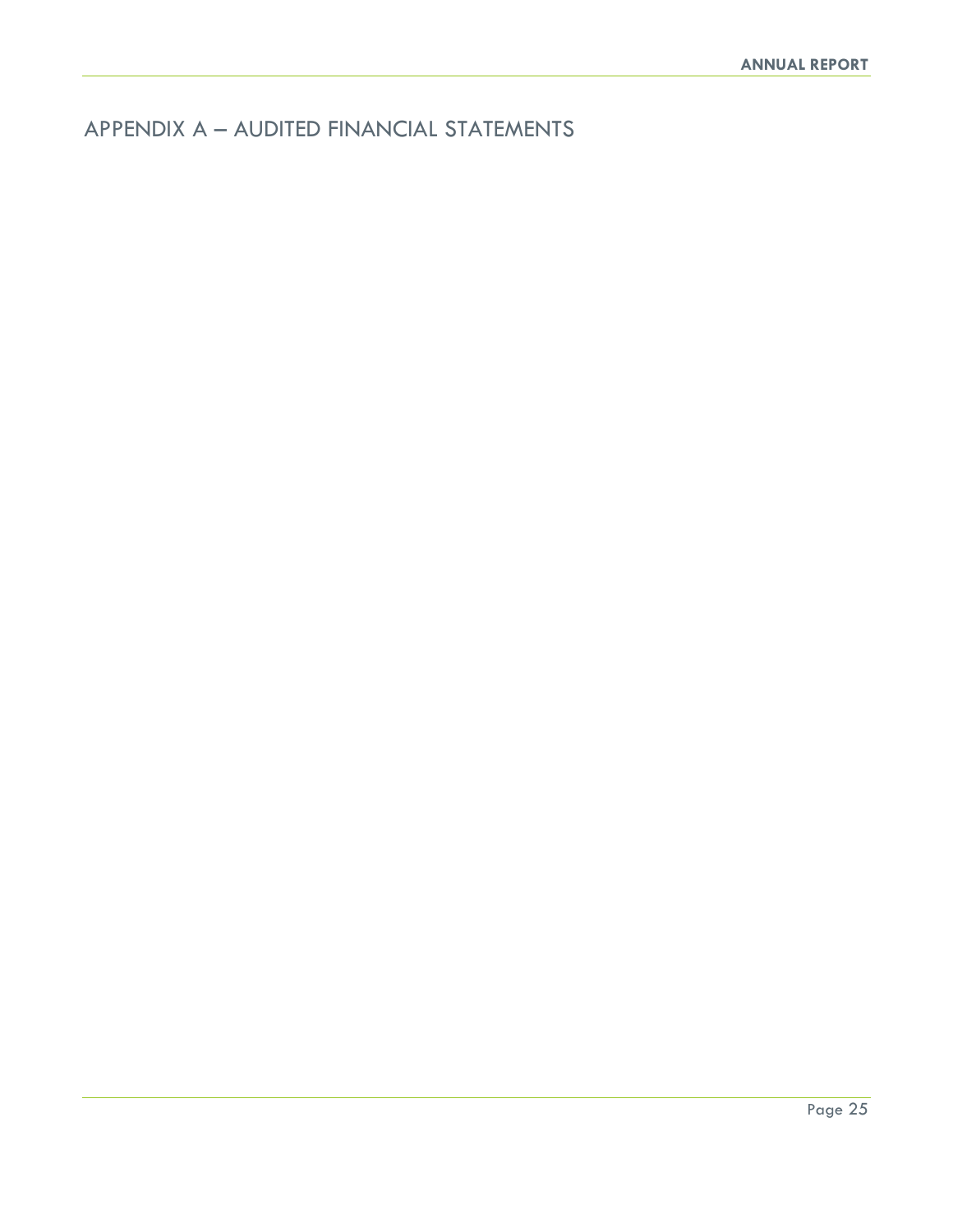## <span id="page-26-0"></span>APPENDIX B – STATISTICAL SUMMARY

#### **SUMMARY REPORT FOR 2018/19 STATISTICAL DATA AND CLINIC INFORMATION**

The following is a summary of information contained within the clinic reports, law line report, civil law report and statistical data with respect to the provision of legal services offered by the Legal Services Board and its regional offices for periods April 1, 2018 to March 31, 2019.

| <b>CRIMINAL LAW Statistic</b>     | <b>Kitikmeot</b> | Kivallig | Qikiqtaaluk | <b>Totals</b> |
|-----------------------------------|------------------|----------|-------------|---------------|
| <b>Brydges (10b) arrest calls</b> | 107              | 119      | 317         | 543           |
| regular hours                     |                  |          |             |               |
| <b>Bail hearings</b>              | 65               | 78       | 153         | 296           |
| <b>Regular hours</b>              |                  |          |             |               |
| Law line Brydges (10b) calls      | 121              | 167      | 413         | 701           |
| Law line Bail hearings            | 21               | 32       | 106         | 159           |
|                                   |                  |          |             |               |
| Law line Youth                    | 3                | $12 \,$  | 15          | 30            |
|                                   |                  |          |             |               |
| <b>Criminal Law files opened</b>  | 403              | 683      | 1396        | 2482          |
| <b>Criminal Law files closed</b>  | 321              | 332      | 974         | 1627          |
| <b>Circuit weeks</b>              | 71               | 88       | 230         | 389           |
|                                   |                  |          |             |               |
| <b>Discrete Trial weeks</b>       | 3                | 6        | 15          | 24            |

#### **CRIMINAL PORTFOLIO - GENERAL**

#### **CRIMINAL PORTFOLIO BY OFFENCE**

| <b>Offences</b>         |                                                                                |                  | Number of<br><b>Applications Received</b> |             |             | Number of<br><b>Approved - Private</b><br>Counsel |       |             | Number of<br>Approved -<br><b>Staff Counsel</b> |  |
|-------------------------|--------------------------------------------------------------------------------|------------------|-------------------------------------------|-------------|-------------|---------------------------------------------------|-------|-------------|-------------------------------------------------|--|
|                         |                                                                                | Male             | Female                                    | Other       | Male        | Female                                            | Other | Male        | Female                                          |  |
|                         | Homicide (1&2 degree<br>murder, manslaughter,<br>infanticide)                  | 8                |                                           | O           | 5           | 1                                                 | 0     | $\mathbf 2$ | $\mathbf 0$                                     |  |
| $\mathbf{2}$            | <b>Attempted Murder</b>                                                        | $\boldsymbol{4}$ | $\mathbf 0$                               | 0           | $\mathbf 2$ | $\mathbf 0$                                       | O     |             | O                                               |  |
| $\overline{\mathbf{3}}$ | <b>Robbery (firearms,</b><br>other offensive<br>weapon)                        | 6                |                                           | $\mathbf 0$ |             | $\mathbf 0$                                       | O     | 6           | $\mathbf 0$                                     |  |
| $\overline{\mathbf{4}}$ | <b>Sexual Assault</b><br>(aggravated sexual<br>assault, with weapon,<br>other) | 81               | 5                                         | O           | 11          | 1                                                 | O     | 78          | $\mathbf 2$                                     |  |
| 5                       | <b>Sexual Abuse (other</b><br>sexual offences)                                 | 14               | $\mathbf 0$                               | O           | 3           | $\mathbf 0$                                       | O     | 9           | $\Omega$                                        |  |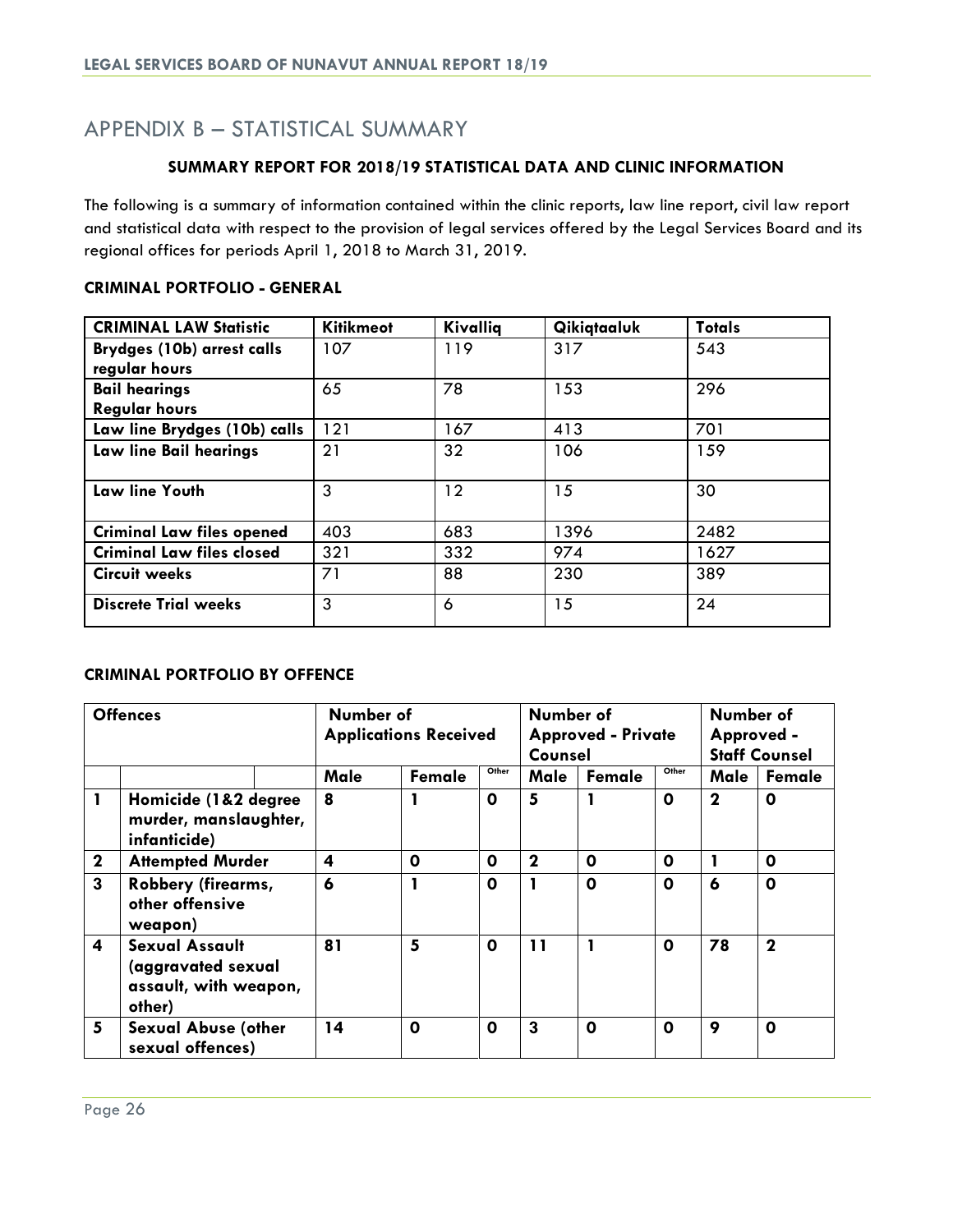| $\boldsymbol{6}$            | Major Assault (assault<br>with weapon level<br>2,3, bodily harm)                   | 104                     | 23           | $\mathbf 0$  | 14              | $\overline{\mathbf{4}}$ | $\mathbf 0$  | 87             | 19           |
|-----------------------------|------------------------------------------------------------------------------------|-------------------------|--------------|--------------|-----------------|-------------------------|--------------|----------------|--------------|
| 7                           | <b>Simple Assault (Level</b><br>1)                                                 | 108                     | 23           | $\mathbf{o}$ | 13              | 3                       | $\mathbf 0$  | 95             | 18           |
| 8                           | Kidnapping<br>(kidnapping and<br>forcible confinement)                             | $\mathbf 0$             | $\mathbf 0$  | $\mathbf 0$  | $\mathbf 0$     | $\mathbf 0$             | $\mathbf 0$  | $\mathbf 0$    | $\mathbf 0$  |
| 9                           | <b>Abduction (person</b><br><14<16 Contravening<br>custody order, no<br>order)     | $\mathbf{o}$            | $\mathbf 0$  | $\mathbf 0$  | $\mathbf 0$     | $\mathbf 0$             | $\mathbf 0$  | $\mathbf{o}$   | $\mathbf 0$  |
| $\mathbf{I}$<br>0           | Arson (arson)                                                                      | $\mathbf 0$             | 1            | $\mathbf{o}$ | $\mathbf 0$     | 1                       | $\mathbf 0$  | $\mathbf 0$    | $\mathbf 0$  |
| 1<br>$\mathbf{I}$           | <b>Weapons and</b><br><b>Explosives (prohibited</b><br>weapon, restricted)         | $\overline{\mathbf{z}}$ | $\mathbf 0$  | $\mathbf 0$  | $\mathbf{I}$    | $\mathbf 0$             | $\mathbf 0$  | 8              | $\mathbf 0$  |
| $\mathbf{1}$<br>$\mathbf 2$ | <b>Break and Enter</b><br>(business, residence,<br>other)                          | 12                      | $\mathbf 0$  | $\mathbf 0$  | $\mathbf{2}$    | $\mathbf 0$             | $\mathbf 0$  | 11             | $\mathbf 0$  |
| 1<br>3                      | <b>Fraud and Related</b><br>(cheque, credit card,<br>counterfeiting, other)        | 3                       | $\mathbf{1}$ | $\mathbf 0$  | $\mathbf{1}$    | $\mathbf 0$             | $\mathbf{o}$ | $\mathbf{1}$   | $\mathbf{1}$ |
| $\mathbf{I}$<br>4           | Theft < or $>$ \$5,000<br>(bicycles $> $1000$ ,<br>from motor vehicles)            | $\overline{\mathbf{3}}$ | $\mathbf{I}$ | $\mathbf 0$  | $\mathbf 0$     | $\mathbf 0$             | $\mathbf 0$  | $\overline{2}$ | $\mathbf{1}$ |
| $\mathbf{I}$<br>5           | <b>Possession of Stolen</b><br><b>Property (have stolen</b><br>goods)              | $\mathbf 0$             | $\mathbf 0$  | $\mathbf 0$  | $\mathbf 0$     | $\mathbf 0$             | $\mathbf 0$  | $\mathbf 0$    | $\mathbf 0$  |
| 1<br>6                      | Property<br>Damage/Mischief                                                        | 12                      | 6            | $\mathbf 0$  | $\mathbf 0$     | $\mathbf{I}$            | $\mathbf 0$  | 14             | $\mathbf 2$  |
| $\mathbf{I}$<br>7           | Morals (gambling &<br>betting house, gaming                                        | $\mathbf 0$             | $\mathbf 0$  | $\mathbf{o}$ | $\mathbf 0$     | $\mathbf 0$             | $\mathbf 0$  | $\mathbf 0$    | $\mathbf 0$  |
| $\mathbf{I}$<br>8           | Morals Sexual (sexual,<br>procuring, indecent<br>acts                              | $\mathbf 0$             | $\mathbf{o}$ | $\mathbf 0$  | $\mathbf 0$     | $\mathbf 0$             | $\pmb{0}$    | $\pmb{0}$      | $\mathbf 0$  |
| 1<br>9                      | <b>Public order offences</b><br>(disturb peace,<br>obstruct, trespass at<br>night) | $\overline{\mathbf{3}}$ | $\mathbf{1}$ | $\mathbf{o}$ | $\mathbf{2}$    | $\mathbf{o}$            | $\mathbf 0$  | $\mathbf{2}$   | $\mathbf{I}$ |
| $\mathbf{2}$<br>0           | Offence re Admin of<br>Justice (breach, etc.)                                      | 20                      | $\mathbf{o}$ | $\mathbf 0$  | $\mathbf{o}$    | $\mathbf 0$             | $\mathbf{o}$ | 18             | $\mathbf 0$  |
| $\mathbf{2}$<br>1           | <b>Other Criminal Code</b><br><b>Offences (impaired</b><br>driving, etc.)          | 41                      | 9            | $\mathbf{o}$ | $5\phantom{.0}$ | $\mathbf 2$             | $\mathbf{o}$ | 32             | 8            |
| $\mathbf 2$<br>$\mathbf{2}$ | <b>Trafficking or</b><br>importing drugs                                           | $\mathbf{2}$            | $\mathbf{1}$ | $\mathbf 0$  | $\mathbf{1}$    | $\mathbf 0$             | $\mathbf{o}$ | $\mathbf{1}$   | $\mathbf{1}$ |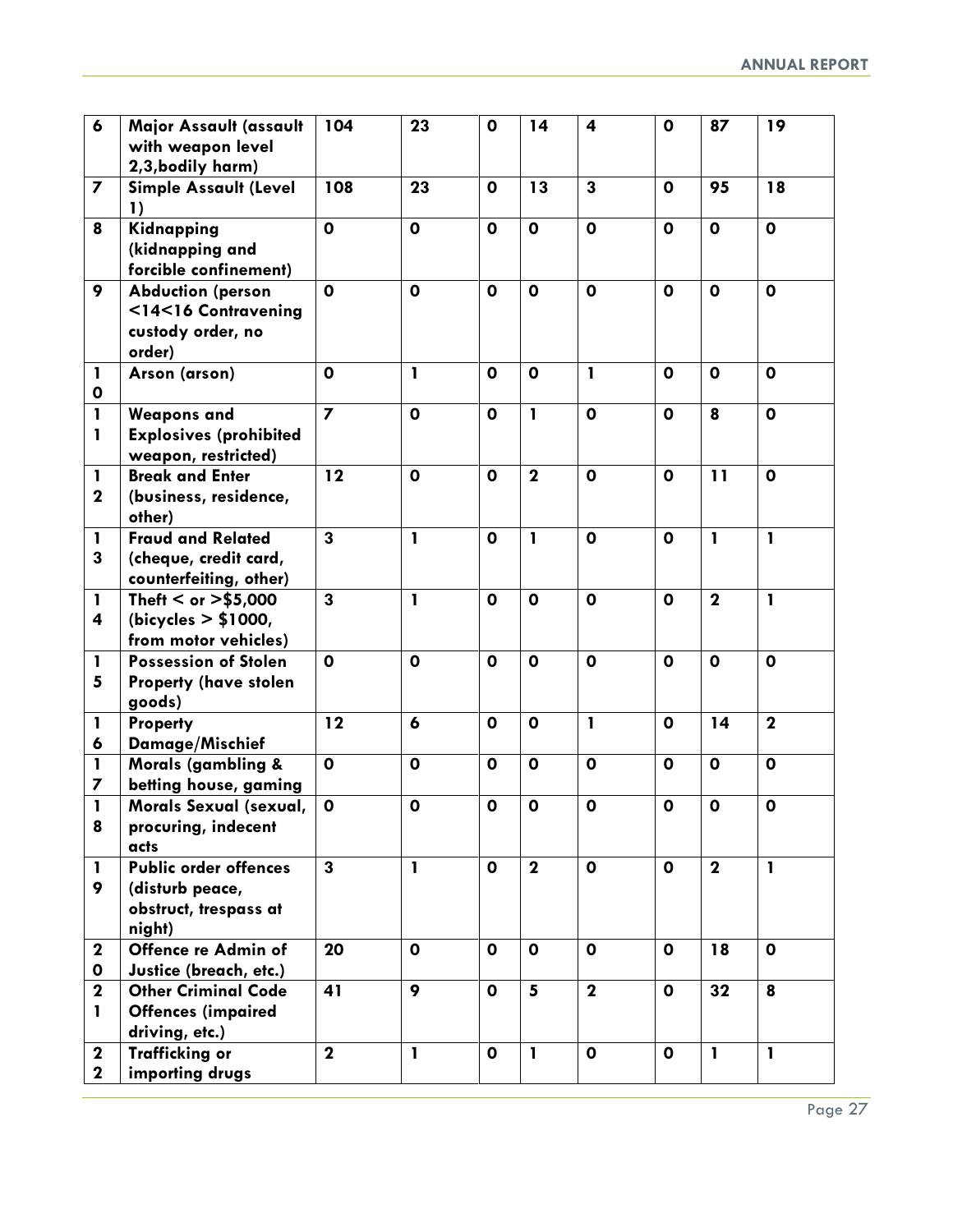| $\mathbf 2$<br>3  | <b>Possession of Drugs</b>                                                             | $\mathbf 0$ | $\mathbf 0$  | $\mathbf 0$  | $\mathbf 0$  | $\mathbf 0$ | $\mathbf 0$  | $\mathbf 0$    | $\mathbf 0$  |
|-------------------|----------------------------------------------------------------------------------------|-------------|--------------|--------------|--------------|-------------|--------------|----------------|--------------|
| $\mathbf 2$<br>4  | <b>Other Federal Statutes</b>                                                          | $\mathbf 0$ | $\mathbf 0$  | $\mathbf 0$  | $\mathbf{o}$ | $\mathbf 0$ | $\mathbf 0$  | $\mathbf{o}$   | $\mathbf 0$  |
| $\mathbf{2}$<br>5 | <b>Provincial Offences</b><br><b>Excluding / Traffic</b><br>(Liquor, Securities, etc.) | $\mathbf 0$ | $\mathbf 0$  | $\mathbf{o}$ | $\mathbf{o}$ | $\mathbf 0$ | $\mathbf{o}$ | $\mathbf{o}$   | $\mathbf 0$  |
| $\mathbf 2$<br>6  | <b>Provincial Statute</b><br><b>Offences</b>                                           | $\mathbf 0$ | $\mathbf 0$  | $\mathbf 0$  | $\mathbf 0$  | $\mathbf 0$ | $\mathbf{o}$ | $\mathbf 0$    | $\mathbf 0$  |
| $\mathbf{2}$<br>7 | <b>Criminal Code</b><br><b>Offenses Traffic</b>                                        | $\mathbf 0$ | $\mathbf 0$  | $\mathbf 0$  | $\mathbf 0$  | $\mathbf 0$ | $\mathbf{o}$ | $\mathbf 0$    | $\mathbf 0$  |
| $\mathbf{2}$<br>8 | <b>Reserve Local Bylaw</b>                                                             | $\mathbf 0$ | $\mathbf 0$  | $\mathbf 0$  | $\mathbf{o}$ | $\mathbf 0$ | $\mathbf{o}$ | $\mathbf 0$    | $\mathbf 0$  |
|                   | <b>Proceedings under Part</b><br><b>XX.1 Criminal</b><br>Code(Mental Disorder)         | $\mathbf 0$ | O            | $\mathbf 0$  | $\mathbf 0$  | $\mathbf 0$ | $\mathbf 0$  | $\mathbf 0$    | $\mathbf 0$  |
|                   | Proceedings under the<br><b>Extradition Act</b>                                        | $\mathbf 0$ | $\mathbf 0$  | $\mathbf 0$  | $\mathbf 0$  | $\mathbf 0$ | $\mathbf 0$  | $\mathbf 0$    | $\mathbf 0$  |
|                   | <b>Appeals</b>                                                                         |             |              |              |              |             |              |                |              |
|                   | a. Crown                                                                               | $\mathbf 2$ | $\mathbf 0$  | $\mathbf{o}$ | $\mathbf 0$  | $\mathbf 0$ | $\mathbf{o}$ | $\overline{2}$ | $\mathbf 0$  |
|                   | b. Eligible Person<br><b>Requested</b>                                                 | 8           | $\mathbf{o}$ | $\mathbf 0$  | $\mathbf{I}$ | $\Omega$    | $\mathbf 0$  | $\overline{3}$ | $\mathbf 0$  |
|                   | c. Proceedings under<br><b>Part XX.1 Criminal</b><br>Code (Mental Disorder)            | $\mathbf 0$ | $\mathbf 0$  | $\mathbf 0$  | $\mathbf{o}$ | $\mathbf 0$ | $\mathbf{o}$ | $\mathbf 0$    | $\mathbf 0$  |
|                   | d. Proceedings under<br>the Extradition Act                                            | $\mathbf o$ | $\mathbf 0$  | $\mathbf 0$  | $\mathbf 0$  | $\mathbf 0$ | $\mathbf 0$  | $\mathbf 0$    | $\mathbf{o}$ |
|                   |                                                                                        |             |              |              |              |             |              |                |              |
|                   | <b>Total - Adult Criminal Files</b>                                                    | 438         | 73           | $\mathbf 0$  | 62           | 13          | $\mathbf 0$  | 372            | 53           |

#### **CIVIL/FAMILY PORTFOLIO**

| <b>Civil Matters / Family</b> |                        |    | <b>Number of</b> |                              |             | <b>Number of Approved</b> |                |             | <b>Number</b>   |             |
|-------------------------------|------------------------|----|------------------|------------------------------|-------------|---------------------------|----------------|-------------|-----------------|-------------|
|                               | <b>Matters</b>         |    |                  | <b>Applications Received</b> |             | - Staff Counsel           |                |             | οf              |             |
|                               |                        |    |                  |                              |             |                           |                |             | <b>Approved</b> |             |
|                               |                        |    |                  |                              |             |                           |                |             | <b>Private</b>  |             |
|                               |                        |    |                  |                              |             |                           |                |             | Counsel         |             |
|                               |                        |    | <b>Male</b>      | Female                       | Other       | <b>Male</b>               | <b>Female</b>  | Other       | <b>Male</b>     | Female      |
| 1                             | <b>Divorce</b>         |    | 10               | 10                           | $\mathbf 0$ | 5                         | $\overline{2}$ | $\mathbf 0$ | 0               | 1           |
| $\overline{2}$                | Separation             |    | 1                | $\mathbf 0$                  | $\mathbf 0$ | 1                         | 0              | $\mathbf 0$ | $\mathbf 0$     | $\mathbf 0$ |
| Agreement                     |                        |    |                  |                              |             |                           |                |             |                 |             |
| 3                             | <b>Spousal Support</b> |    | 5                | 12                           | $\mathbf 0$ | 5                         | 9              | $\mathbf 0$ | 0               | 0           |
| <b>Child Support</b><br>4     |                        | 10 | 37               | $\mathbf{0}$                 | 9           | 30                        | $\mathbf 0$    | 0           | $\mathbf 0$     |             |
| 5<br>Custody                  |                        |    | 56               | 139                          | $\mathbf 0$ | 25                        | 70             | $\mathbf 0$ | 23              | 43          |